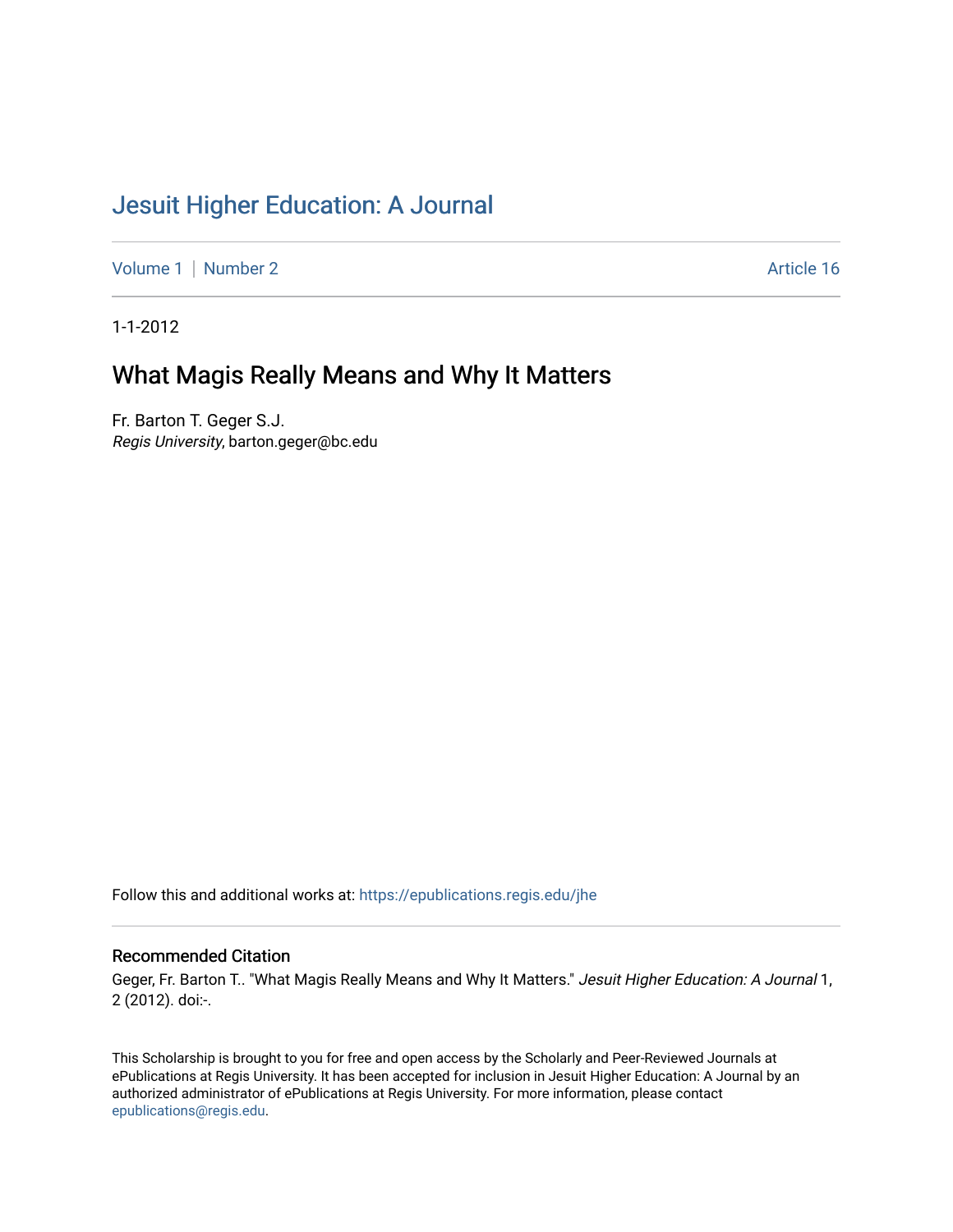# **What Magis Really Means and Why It Matters**

Fr. Barton T. Geger, SJ Regis University [\(bgeger@regis.edu\)](mailto:bgeger@regis.edu)

#### **Abstract**

Many definitions of the *magis* are proffered in Jesuit circles, not all of which are clear or helpful. The best definition, in terms of practicality, fidelity to the sources, and correspondence to other Ignatian themes, is "the more universal good." It is closely linked to the unofficial motto of the Society of Jesus, "For the Greater Glory of God."

#### **I. The Problem**

No term appears more popular in the parlance of Jesuit institutions today than the *magis*. Originally a Latin adverb that meant "more" or "to a greater degree," it is now commonly used as a proper noun to denote a key element of Ignatian spirituality. Especially in Jesuit schools, "*Magis* Student Groups," "*Magis* Classes," "*Magis* Retreats," "*Magis* Scholarships," "*Magis* Auctions," "*Magis* Institutes" and "*Magis* Committees" are ubiquitous. The term appears in official decrees of General Congregations of the Society of Jesus, and also in the writings and allocutions of Jesuit Superiors General. Dictionaries and introductions to Ignatian and/or Jesuit spirituality endeavor to explain the *magis* at greater or lesser length.<sup>1</sup>

For all its popularity, however, the *magis* has a problem. No one seems quite sure what it means. Some say "excellence," others "generosity." These are two quite different ideas, both of which appear harmless enough at first glance. Others say "the more universal good," that is, discerning choices based on what will make the widest positive impact on people (a criterion that St. Ignatius Loyola identified in the Jesuit Constitutions as characteristic of the Society's way of proceeding).<sup>2</sup> Other definitions include "magnanimity," "greater efficiency," "creative fidelity," "choosing the harder option," and even "choosing that which no one else will do."

One might argue that multiple definitions are a benefit. If the definitions are not synonymous, neither do they appear irreconcilable, and

therefore, all should be allowed to illuminate the dynamic character of the Ignatian "more." In the same vein, if a wide variety of texts are cited to explain the *magis* -- everything from the tales of chivalry that Ignatius read as a youth to the *Ratio Studiorum*, a manual for Jesuit schools written forty years after the saint's death -- it only shows how deeply the *magis* permeated Ignatius' spirituality.

Unfortunately, however, the variety of definitions cannot be justified so easily, for at least four reasons. First, if anecdotal evidence is any indication, ambiguity about the *magis* can breed confusion and guilt among Jesuits and their colleagues.<sup>3</sup> In 2011, for example, I was speaking to the faculty of a high school about Ignatian spirituality when a teacher raised his hand. "I want to serve the *magis*, I really do," he said. "But I have small kids at home. I can't give any more without burning out." Clearly the poor man thought he was supposed to be working harder than he already was.

On another occasion, administrators at a university in the eastern U.S. were citing the *magis* in an effort to persuade the faculty to take on new projects. Not surprisingly, some of the faculty grew resentful, since, by implication, their resistance to the requests meant that they did not understand or embrace the Jesuit mission.

Some years ago, the president of a university in the western U.S. informed a department that it would not receive increased funding the following year. In response, a professor pointed angrily at the president and said, "I thought this place was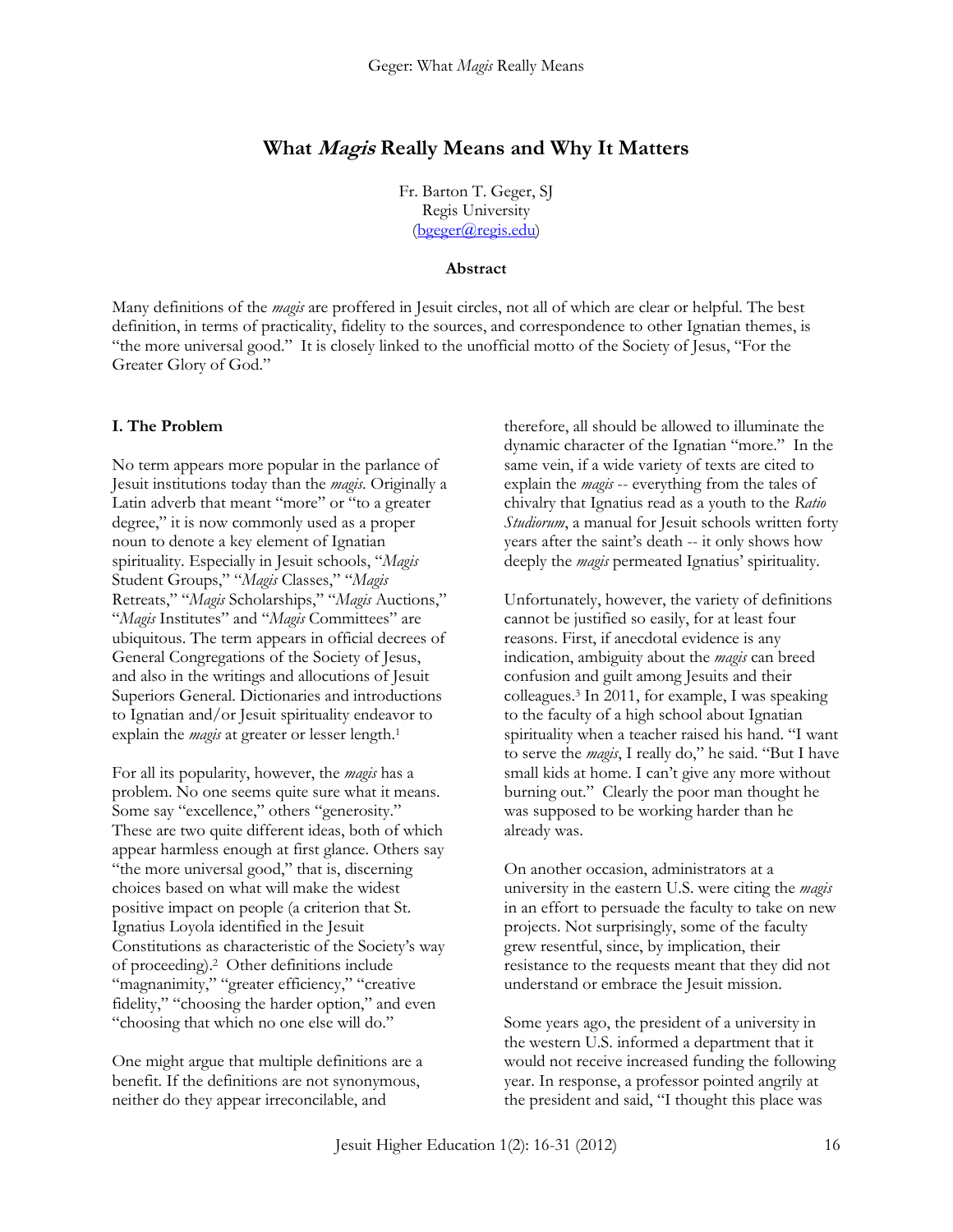supposed to be about the *magis*!" His response might seem amusingly unsophisticated. But was it? What if he had been told that the *magis* means "excellence" or "greater efficiency"?

A second problem is that "reconcilable in theory" is insufficient when the definitions are put into practice. That a teacher labors "generously" does not necessarily mean that he labors "excellently"; and that difference is important to administrators when it comes time to write professional evaluations. That a social worker does "what no one else will do" is no guarantee that her project serves "the greater good" compared to her other legitimate options; a point not lost on charities that want to make the most of their limited resources. A Jesuit, for his part, might show "creative fidelity" in his obedience to his superiors, but this does not assure that he chooses the "more efficient" or "more generous" course. Creative adaptations can fail as easily as succeed, be naïve as easily as be perspicacious, and serve personal interests as easily as the greater good.

A third difficulty concerns applicability. If we wish the *magis* to denote a core value of Jesuit institutions, it follows that the value should be comprehensible and applicable to all or most people working there, regardless of their religion, "state of life" in the church, or degree of spiritual advancement. Consider, for example, the famous prayer known as the *Suscipe,* in which Ignatius expresses a desire for utter surrender to God, even to the point of being relieved of his freedom, memory, intellect and will.<sup>4</sup> This is an extraordinary prayer, to put it mildly; and if it is true, as is sometimes said, that even many Jesuits are not prepared to make it, all the more should it not be pressed into service to explain the *magis*.

Another example is the "Kingdom Meditation" in the *Spiritual Exercises*. Here Ignatius addresses all those "who desire to show *greater* devotion and to distinguish themselves in *total* service to their eternal King and universal Lord."<sup>5</sup> Understandably, such a beautiful expression is often cited with regard to the *magis*. In its original context, however, Ignatius was suggesting that persons of greater devotion go beyond a willingness to suffer like Jesus did (if such is needed to accomplish God's designs), to what is more, a proactive request to suffer as he did,

through deprivations and persecutions, in order to imitate Jesus' experience as closely as possible. Now if that request is taken seriously, with all the gravity that Ignatius intended by it, then it is hardly suitable for our purposes. A request for suffering is all too easily misunderstood as a glorification of suffering,<sup>6</sup> and it is arguably inappropriate for those with family members who will be adversely affected were that prayer to be realized. And if the response follows that, after all, the important thing is the desire for "greater devotion" and "total service" (so that we can keep the lofty language while ignoring the deprivations and persecutions), we are left with awkward questions about the extent to which we are willing to quote Ignatius out of context, and whether his words will not cease to represent anything authentically Ignatian.

A final difficulty is the obscure origin of the expression "the *magis*". Ignatius and the early Jesuits never used it to denote an element of their spirituality. The earliest appearances of that particular turn of phrase (of which I am aware) are in two writings by the theologian Fr. Karl Rahner, S.J., both of which date to the early 1960s. He was followed by Fr. Pedro Arrupe, S.J., who frequently referred to the *magis* after he was elected Superior General of the Jesuits in 1965. Ten years later, it appeared in an official decree of General Congregation 32 (1974-1975), a worldwide meeting of Jesuit superiors. Initial evidence suggests, therefore, that the expression originated sometime in the 1950s.

Most of these early references are curiously brief and vague. In a letter to the entire Society dated January 2, 1967 (written in Latin), Arrupe referred to "that *magis*" [*illud «magis»*] as a great theme of the Exercises. He did not elaborate, except to affirm that it "excludes any form of mediocrity."<sup>7</sup> In later letters and talks, Arrupe called it "a supernatural strategy" that "continually seeks a more effective manner of service,"<sup>8</sup> a principle of discernment by which one seeks "the greatest possible service to God,"<sup>9</sup> a magnanimity that seeks "the greater glory of God,"<sup>10</sup> and following Christ with "radicality."<sup>11</sup> On many occasions, he declined to explain the term at all.<sup>12</sup>

With equal brevity, the Fathers of G.C. 32 defined the *magis* as "the ever more and more giving" spirit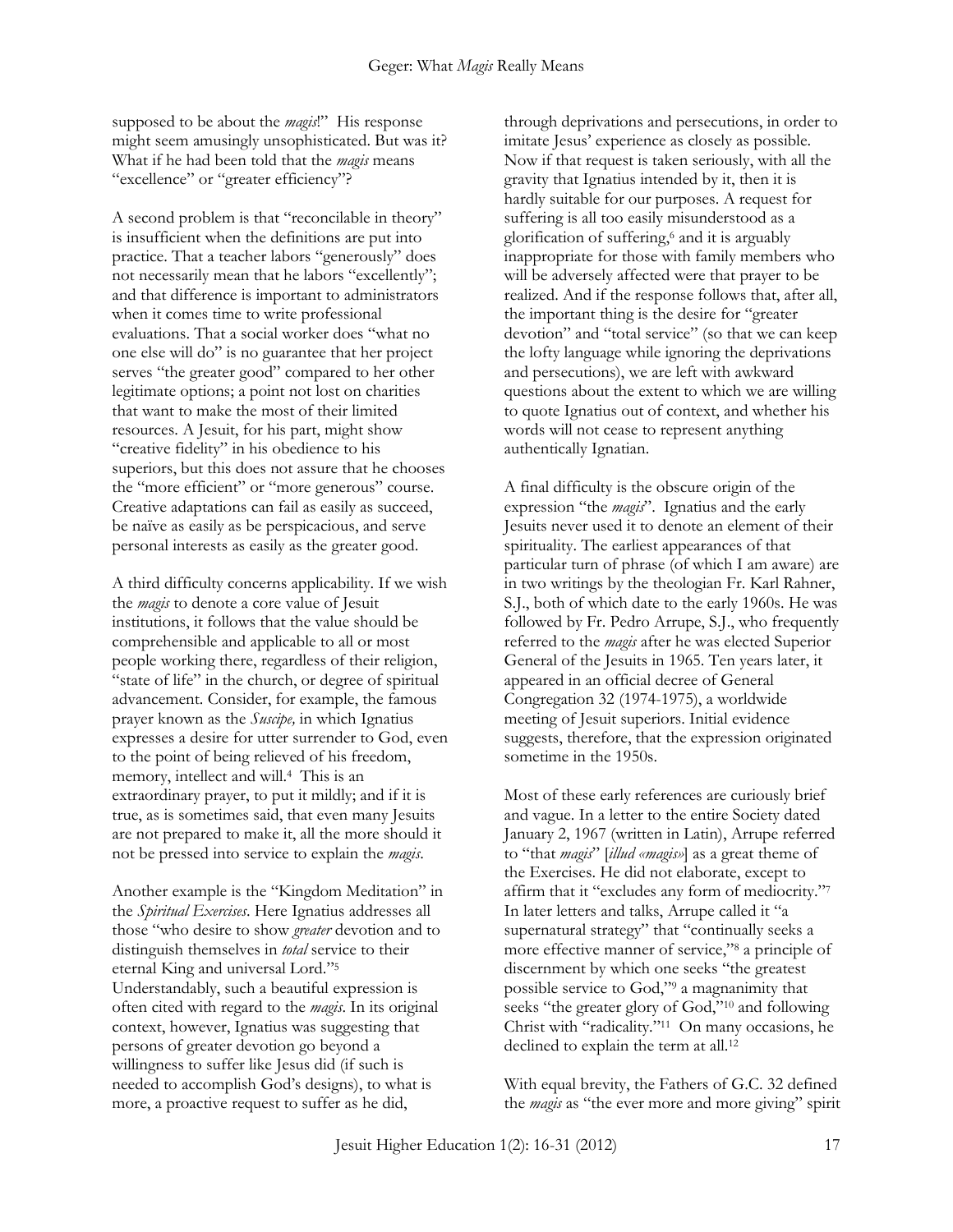of Ignatius,<sup>13</sup> a phrase suggesting an interior attitude of generosity. But thirty years later, G.C. 35 defined it as attention to "the more universal good,"<sup>14</sup> which implies an objective criterion for choosing ministries. In a subsequent decree, G.C. 35 cited the *magis* again, but this time as "creative fidelity" by means of which Jesuits obey superiors and discern options in light of the unique circumstances in which they find themselves.<sup>15</sup>

Fr. Rahner, in a short treatise published in 1965, explained "the more" and "indifference" as two sides of the same coin.<sup>16</sup> Every Christian, when faced with a choice between two or more good options—whether to marry or enter religious life, to become a teacher or an administrator, to major in music or finance—should choose that which is *more* conducive to the end for which she was created: the praise, reverence, and service of God. "Indifference," continues Rahner, is the interior freedom required to be able to choose that *magis*  in the first place. If a man is so taken with Susan's beauty that he cannot see—or will not admit that marrying Joan better serves his holiness and hers, or if fear prevents him from even considering options like the priesthood, then he does not possess the indifference necessary to choose the *magis*.

Rahner's explanation is straightforward enough, but it does not offer much specific guidance for a person making an important decision. What does it mean to choose that which is more conducive to one's end? Rahner asserted in his book *The Priesthood* (1973) that this ambiguity is necessary.<sup>17</sup> Given the uniqueness of an individual and the circumstances in which she exists and is obliged to choose, that which more serves her ultimate end will likewise be unique. Her choices will not necessarily be valid for others. Rahner writes that one's pursuit of the *magis* is "unique, unrepresentable, incommensurable," and again, that "there is no road laid out in advance, no definitive way already clearly described."<sup>18</sup>

Rahner's idea of the *magis* is highly individualistic and subjective; so much so, that one who discerns it will not be able to express the reasons behind his choices adequately to others in words (which is what Rahner meant by "unrepresentable" above). For that reason, Rahner's explanation does not seem practicable for Jesuit institutions faced with

difficult decisions in the service of God. Group discernment requires by its nature that personal experiences be articulated and shared, evidence weighed, reasons examined and debated. And to process all that data, Jesuits and their colleagues will need a criterion a bit more specific and tangible than "that which is more conducive to the end for which one is created."

In summary, then, what definition of the *magis* is needed? It should be accessible and relevant to most people serving in Jesuit institutions. It must not lend itself readily to harmful misinterpretations or trite generalities. It should be authentically rooted in the early sources, lest by calling something "Ignatian spirituality" we lend an air of saintly authority to that which, in reality, is our own idea. Finally, the *magis* must be specific enough to provide real guidance and/or existential challenge in actual practice, both to individuals and to institutions. Happily, there is a definition that fits all these criteria.

# **II. The Meaning of the Magis**

The unofficial motto of the Society of Jesus is *Ad Majorem Dei Gloriam*, which means "For the Greater Glory of God." It appears hundreds of times, in slightly different forms, in the writings of Ignatius. Jesuits have placed it on the cornerstones of their buildings, at the end of their letters, and on the official seals of their institutions. Students in Jesuit schools often are encouraged to write *A.M.D.G.* at the end of their essays and exams, a reminder that studies are meant for the greater service and praise of God.

What does *A.M.D.G.* mean? It is not simply an inspirational saying like "Go and set the world on fire!" Rather, Ignatius intended it to be the distinguishing characteristic of the Jesuit way of proceeding. He explained this clearly in Part VII of the Jesuit Constitutions.<sup>19</sup> *A.M.D.G.* is a specific criterion for making decisions in the service of God. We can phrase it like this: "When discerning between two or more good options, all else being equal, choose that which serves the more universal good, i.e., that which makes the widest impact."

A familiar proverb goes "Give a man a fish and you feed him for a day; teach a man to fish and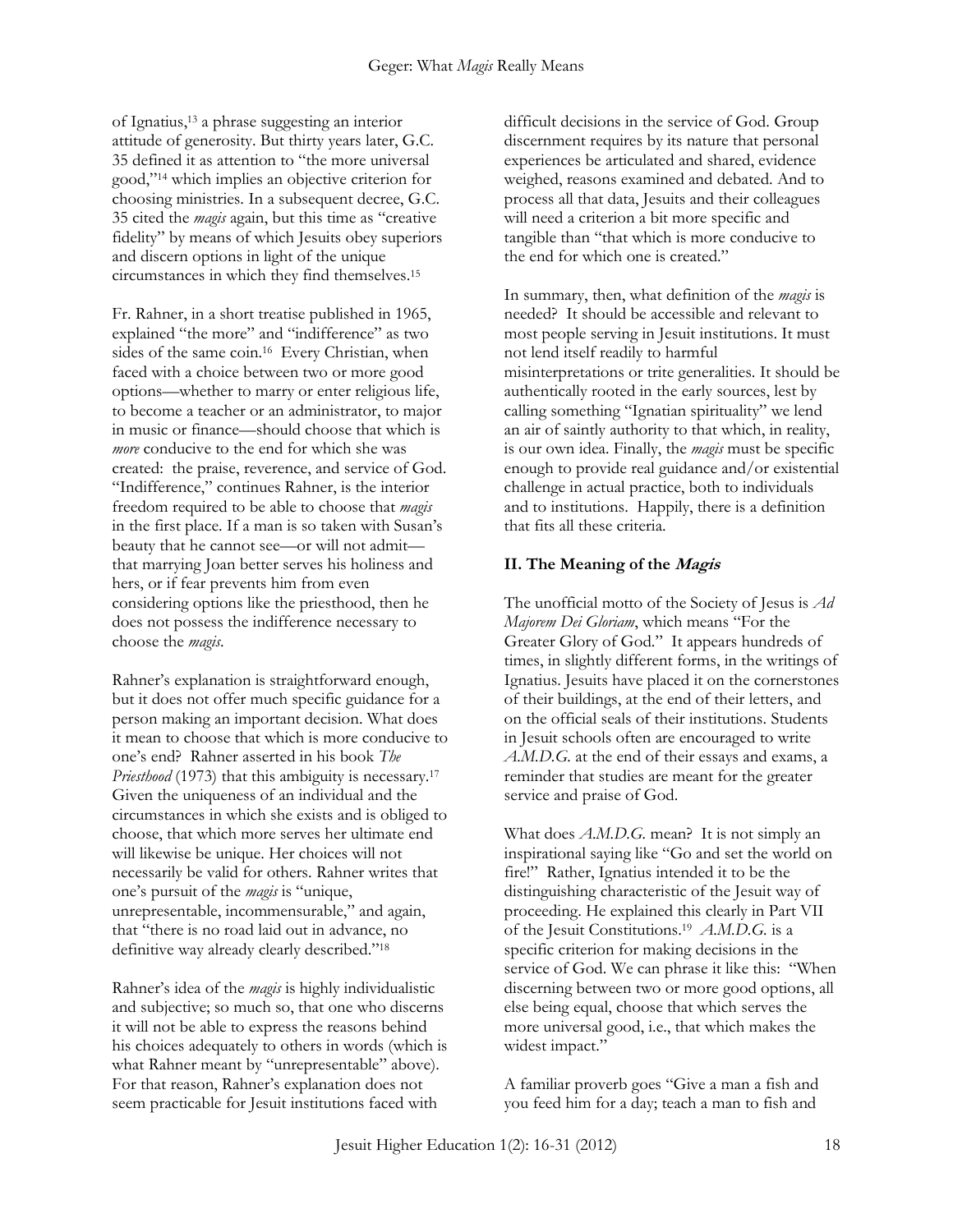you feed him for a lifetime." This well captures what Ignatius had in mind by the more universal good. No one questions that giving a poor man a fish is a holy and noble act. It is also first in the order of execution, meaning that no one can teach the man if he is starving in the meantime. Nevertheless, equally obvious is that teaching the man reaps wider benefits. He is now empowered to feed his own family without relying on charity, and so he realizes more fully the dignity of being a husband and father. His teacher is free to move on and help someone else, while the man, for his part, can return to his village and teach others to fish. In theory, then, teaching the man has the potential to transform his whole society. For that reason—the more universal good—Ignatius would have called this the *magis.*

Expressions like "the more universal good," "the greater divine service," and "the greater glory of God" appear more than seventy times in the Constitutions. They all mean basically the same thing. In Part VII, Ignatius explains how the Superior General should mission Jesuits to various works:

[T]here are many who request help [of Jesuits] while considering more their own spiritual obligations to their flocks, or other advantages not so immediately their own, rather than the *common or universal benefits*. Therefore the superior general [of the Jesuits], or whoever holds this authority from him, ought to bestow much careful thought on missions of this kind in order that . . . that procedure may always be used which is *conducive to the greater service of God and the universal good*. 20

To be sure, it is not always obvious which choice serves the more universal good. Desiring it is one thing (Ignatius calls it a "right and pure intention" below), but knowing what that means in actual practice is another. Hence a Superior General should make a decision about the *magis* only after prayer, rational deliberation, and consultation with others:

If the superior thinks, while holding fast to this thoroughly *right and pure intention* in the presence of God our Lord, that it is wise because of the difficulty and importance of the decision, he will commend the matter to His Divine Majesty and cause it to be commended in the prayers and Masses of the house [where the Jesuits live]. He will also discuss it with one or more members of the Society who happen to be present and whom he thinks suitable. Then he himself will decide about sending or not sending, and about the other circumstances, as he will judge to be expedient for *the greater glory of God*. 21

In the Constitutions, Ignatius provides many examples of how to make choices based on the *magis*. These are still very helpful for us today, because they give clear evidence why certain interpretations of the *magis* currently in vogue are inaccurate. Ignatius writes:

To proceed more successfully in this sending of [Jesuits] to one place or another, one should keep the *greater service of God and the more universal good* before his eyes as the norm to hold oneself on the right course. It appears that in the vineyard of the Lord, which is so extensive, the following procedure of selection ought to be used. When other considerations are equal (and this should be understood in everything that follows), that part of the vineyard ought to be chosen which. . .

[the following are paraphrased]

● **has greater need**. This can be due either a lack of other workers or greater spiritual or material deprivations among the people.<sup>22</sup>

● **where people already are enthusiastic about their spiritual renewal.** Jesuits will make more progress here in less time here than if they went elsewhere.23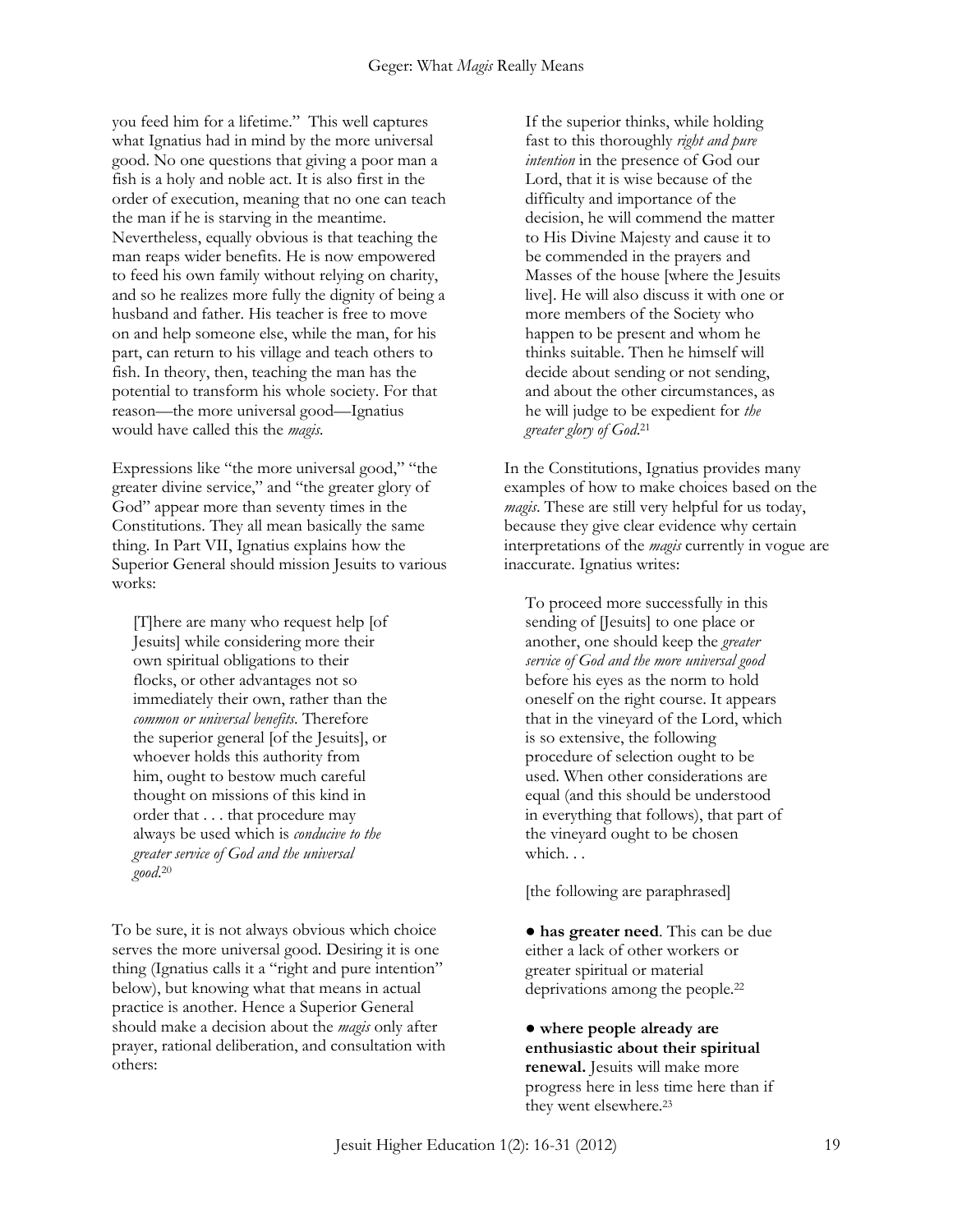● **if two places are equally needy, but one is less dangerous to the welfare of the Jesuit being missioned, the safer option should be chosen**. 24 There will be greater chance of success, and the one missioned will be better preserved and disposed for sub-sequent works. Sometimes the less risky option is the *magis*.

**● if two places are equally needy, but in one the mission can be accomplished more quickly, the easier mission should be chosen**. 25 For that reason, the *magis* should not be defined as the harder option.

**● if two places are equally needy, but in one the Society owes much to benefactors, then Jesuits should choose that place**. 26 Here Ignatius does not spell out his reasoning, but he seems to mean that, aside from a matter of justice to the benefactors in that place, the long-term viability of the Society requires that it cultivate a good reputation among current and potential benefactors. Financial considerations sometimes can determine the *magis*.

**● if certain works have more lasting value than others, they should be preferred**. 27 The *magis* usually means thinking long-term.

**● serving those who are influential in society is beneficial, since they will be a good influence on others**. 28 The *magis* does not necessarily mean focusing exclusively on the underprivileged.

**● serving in cities is preferable to rural areas**. 29 This will allow the fruits of ministry to spread more rapidly to more people.

**● working with groups over individuals is preferable** for the same reason**,** presuming that both cannot be done simultaneously.<sup>30</sup>

**● also preferable are places where people are hostile to Jesuits, due to false reports or preconceptions.**  This eliminates obstacles to the spread of a more universal good, and the conversion of minds and hearts will give additional glory to God.<sup>31</sup>

To be clear, Ignatius was not saying that the more universal good is the only legitimate criterion for making a good decision. Rather, it is the distinguishing characteristic of the Jesuit way of proceeding, the special emphasis or charism that Jesuits and colleagues bring to the Church and the world at large. Other Catholic groups like the Dominicans (who focus on good preaching) and the Benedictines (who focus on prayer and hospitality) have their own charisms. So too do many lay Christians. It is not a question of right and wrong but of focus, since it is impossible for one person or group to do everything. A good example is Mother Teresa of Calcutta, who wanted her Missionaries of Charity to focus on the immediate needs of the poor, that is, feeding them and tending to their health. She was sometimes criticized for not using her moral authority and resources to challenge the social structures that made people poor in the first place. Her response was: "That's not what we're about!"

Ignatius served as the first Superior General of the Jesuits from 1541 to 1556. In that capacity, he made many decisions based on the *magis*. Below here are a few examples.

## **III. The Magis in Action: The Case of Fr. Andrea Galvanello, S.J**.

When the Society was first founded, the idea was that Jesuits would be highly mobile, possessing the spiritual and material freedom to go at a moment's notice to wherever the needs of the church were greatest. In that sense, they are the opposite of monks who spend their lives in a monastery, or parish priests who work in neighborhood churches. ("The world is our home," wrote Fr. Jerome Nadal, an early Jesuit.) For Ignatius, this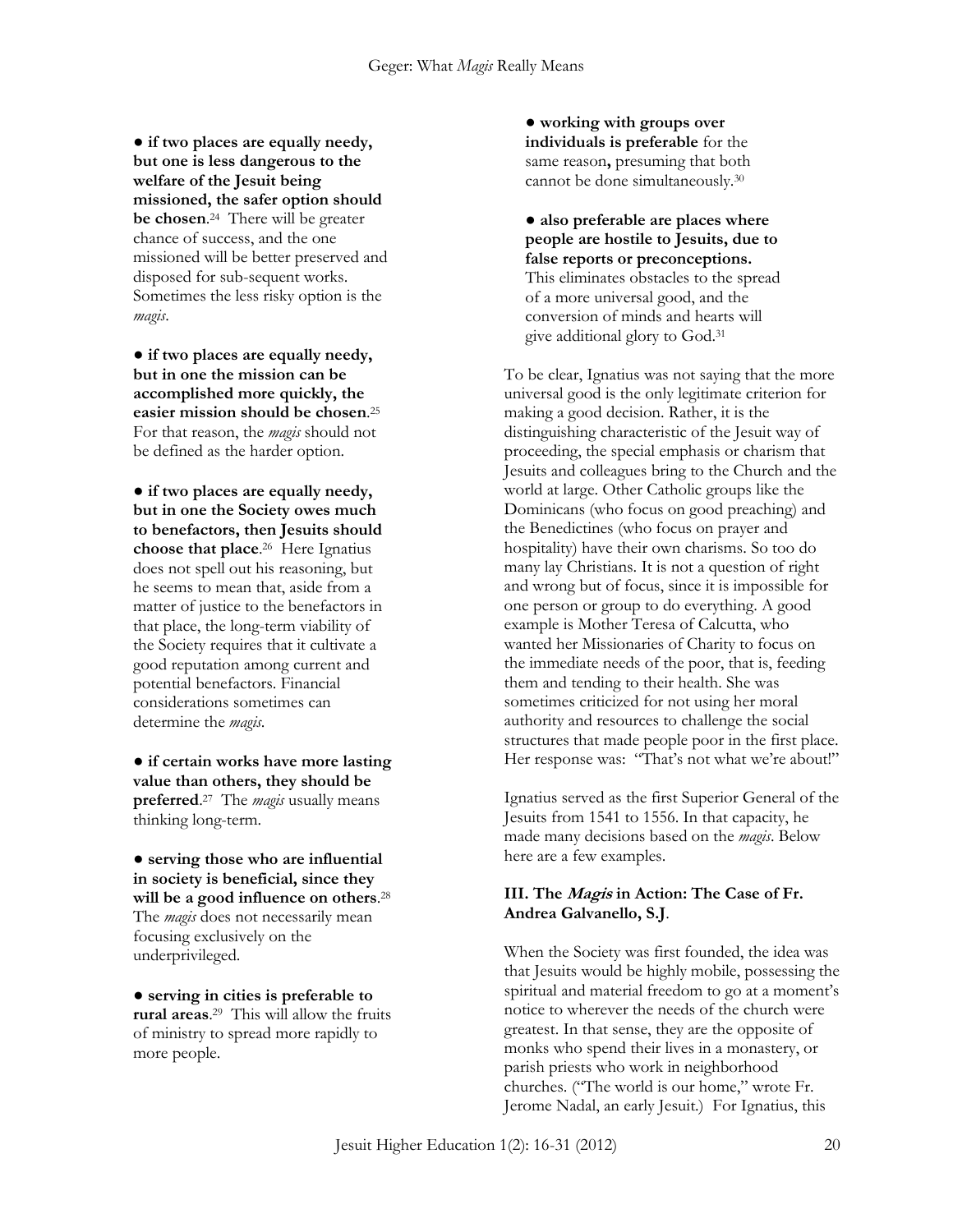mobility was essential to the *magis*, since it enabled Jesuits to make a wider impact.

In this context, we can better understand the story of Fr. Andrea Galvanello. In 1553, Ignatius missioned him on a temporary basis to a parish in Morbegno, on the northern border of Italy. After six months there, both the parishioners and the local authorities became hugely fond of him. So they wrote letters to Ignatius, asking that he be allowed to stay as their official pastor.

Ignatius was gratified by Fr. Galvanello's success, but he refused the request. The good that Galvanello accomplished in Morbegno could be accomplished in numerous other towns as well. Predictably, the citizens were not pleased by that response. They wrote letters to cardinals in Rome to put pressure on Ignatius. One man, Giovanni Schenaldo, wrote directly to Ignatius. He must have argued something to the effect of, "I thought Jesuits were supposed to be about the care of souls!" because Ignatius responded:

It is true that our Society puts all its efforts into work to help and advance the salvation of souls. . . . What our Constitutions forbid is not that: it is the obligation that arises from pastoral responsibility and the contract of a parish priest. The professed members of this Society of ours have to be free and unencumbered, so that they may fly rapidly to any place on earth *where greater hope of God's glory and the salvation of souls* summon us like beacons; we must not stick to this place or that place (unless we have a college or house there), but devote our efforts now to these, now to those, for a short term, freely and without charge.<sup>32</sup>

Two points are notable about Ignatius' response. First, Fr. Galvanello was doing holy work, but as far as Ignatius was concerned, it was not the *magis*. Thus Ignatius wrote of "greater hope of God's glory" if the Jesuit moved on to the next town.

Second, we can only imagine the reaction of the people in Morbegno when they learned that Ignatius did not consider them the greater good. No doubt many were confused or hurt. Indeed,

Schenaldo must have written something like, "Who are you to say that Fr. Galvanello is not serving the greater good?" because Ignatius answered:

It should, however, go with modesty and indeed with prudence that, when others do something reasonably and in order, and are aiming purely to do God's will, we either approve, or at least do not disapprove without adequate reflection. Everyone who is a soldier of Christ under the banner of the holy Church and with His approval should be allowed to [have his own opinion]. Nevertheless I take in good part what you have written, and put it down to your piety and your charitable concern for your own people.<sup>33</sup>

The case of Fr. Galvanello certainly proves one thing. Even with the best intentions, those who use the *magis* as the criterion for their choices will have critics. Any doubts on that score will be eliminated by the next examples.

#### **Should Jesuits Become Bishops?**

Because Jesuits were so well-educated, the Society was the natural place for popes to go looking whenever they needed to appoint new bishops. Ignatius recognized this danger early on. No one questioned the power of a good bishop to reform the church and edify large numbers of the faithful, but if Jesuits were tapped every time when a bishop was needed, the Society would cease to exist. And Ignatius was convinced that, in the long run, preserving the Society would reap wider benefits for God's people.

In 1546, Ignatius wrote a letter to the Holy Roman Emperor King Ferdinand I, who was pressuring one of the first Jesuits, Fr. Claude Le Jay, to become bishop of Trieste, Italy. Ignatius gently but boldly refused. He explained:

[If Jesuits regularly became bishops], the Society would be completely wrecked. Quite plainly, by doing something good in one particular place we would be doing *a harm outweighing that good* everywhere else.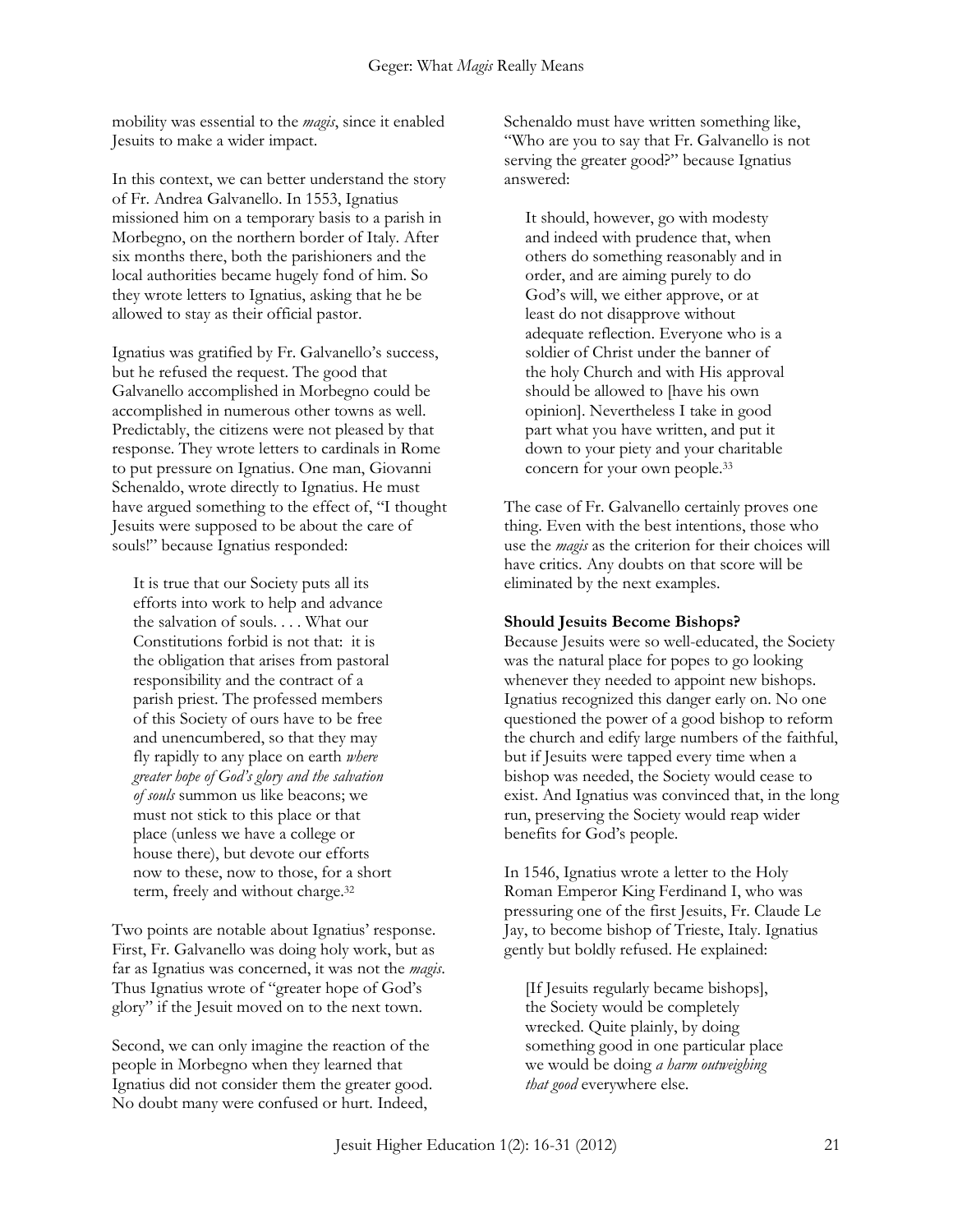Secondly, as our Society moves forward in this spirit, God Our Lord has shown Himself in a quite special way through it, bringing about *greater spiritual benefit* for people. . . .

If now some member accepted [an appointment as bishop], another would be caught in a policy of doing the same, and so on with all the others. Thus not only would we lose our spirit, but the Society would be completely destroyed, and then *the greater good* would be lost for the sake of the lesser. 34 35

Ignatius wrote that "God Our Lord has shown Himself in a quite special way through the Society." This was his roundabout way of referring to the divine glory. In Christian theology, "glory" is God's truth, beauty, wisdom and power becoming evident to human beings. Since we do not see God face to face during our earthly existence, all these aspects of His being are partly hidden. In heaven, however, when we understand why history unfolded the way that it did, and how God was working through all of it to draw good even from our sins and tragedies, then His glory will be completely revealed to us.

This point is crucial for understanding *A.M.D.G.* properly. Ignatius believed that serving the more universal good gives greater glory to God than working for a more particular good. If a person gives a man a fish every day, the love behind that act makes it easier for people to believe in the love and providence of God. But by that same logic, transforming the man and his entire village is even more remarkable. It moves humanity still closer to its ultimate destiny in heaven, where full dignity and justice will reign, and it even makes that future reality somewhat tangible while still here on earth. For these reasons, Ignatius would have said that teaching the man to fish serves the *greater* glory of God.

#### **Should Jesuits Accept Prestigious Posts?**

In 1553, a Jesuit priest named Diego Mirón was working in the royal court of Portugal. King John III, a generous patron of the Society from its inception, asked Fr. Mirón to hear his confessions. (Being a royal confessor was a prestigious

position; the king was showing great confidence in Mirón's discretion, since the king's confessions would include delicate matters of state.) Mirón declined the request. He was afraid that accepting it would make him proud, and he wanted to preserve his humility. He also feared that people would gossip that Jesuits were seeking such dignities. Just as Jesuits should avoid being bishops, Mirón reasoned, so too should they avoid being royal confessors.

When Ignatius learned what Mirón had done, he wrote a letter urging him to accept the position. It was all about the *magis*:

For my part I can only wholeheartedly approve your intentions. . . [but] when I take an overall view I am convinced that you have missed the mark by such decisions, *bearing in mind the greater service and glory of God our Lord*. . . .

If one bears in mind *the universal good and the greater service of God*, then as far as I can see in the Lord, the *greater benefit* will result from [hearing the king's confessions]. For all members of the body share in the advantage of the head, and all subjects in that of their rulers. So the spiritual help given to Their Highnesses should be esteemed more valuable than that given to other people.

As for the judgments that people may pass about your wanting honours and dignities, they will fall of their own accord under the force of truth and with the proof of your way of life.... So you ought not to avoid what may result in great service of God our Lord, of Their Highnesses and of *the common good*, just because of what the multitude may say and think.<sup>36</sup>

#### **Zeal Not According to Knowledge**

In 1547, Ignatius received word that Jesuit scholastics (seminarians) in Portugal were acting strangely. They were supposed to be studying philosophy and theology in preparation for ordination to the priesthood. Instead, they were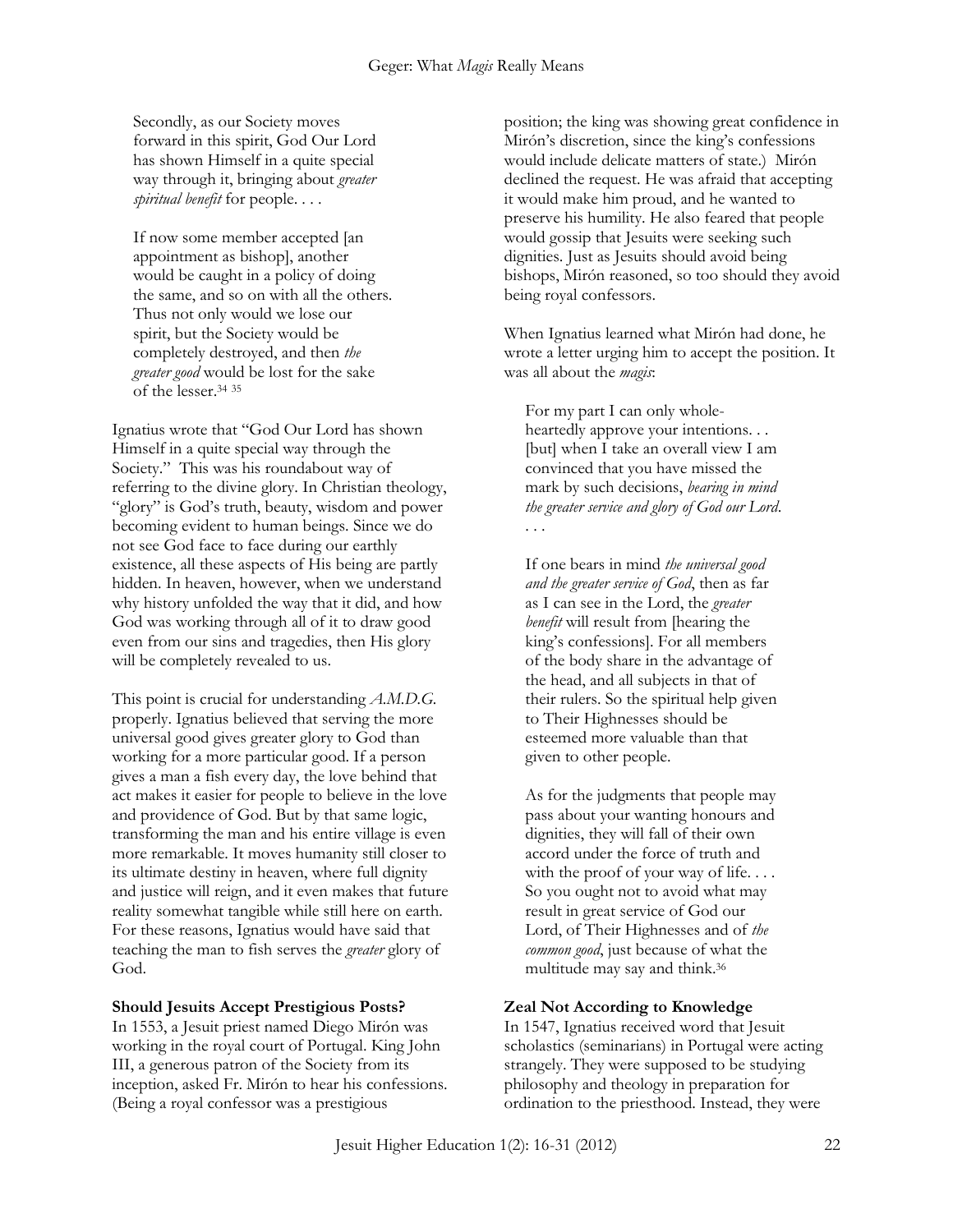spending most of their time in extreme ascetical practices, charitable works, long hours of prayer, and preaching in the streets. To their minds, studies were boring and irrelevant, especially considering all the good to be accomplished for people right then and there.

In his letter to them, Ignatius was walking a tightrope. He did not want to dampen their enthusiasm for their vocations, but he had learned from his own mistakes that they needed to pace themselves for the long haul. They would make a wider impact with theology degrees: church authorities would trust them with positions of influence, and they would possess the theological depth to engage people more profoundly. By persevering in studies, they would grow in the virtues of patience and trust. In short, scholastics should forego a smaller return now for a greater return later. Ignatius wrote:

During this intermediate period of studies, do not think that you are of no use to others. Beyond the fact that you are making progress yourselves. . . you are even now serving others in many ways and *furthering the honour and glory of God*.

When soldiers are occupied in equipping themselves with weapons and ammunition for a future campaign, it would be wrong to say that their work is not in the service of their prince. . . .

So if you yourselves are growing personally in every virtue in the way I spoke of earlier [i.e., during studies], you are being of great service to others. By making moral progress you are no less (*but rather more*!) instruments for the grace to be conferred on them than you are by your learning, though obviously God's instruments should be fully developed in both.<sup>37</sup>

#### **Should Jesuits Publicly Defend Themselves?**

Before the founding of the Society, while Ignatius was still an unordained man in theology studies, he was investigated no less than nine times by the Inquisition. Some churchmen found it difficult to

believe that he was preaching orthodox Catholic doctrine if he did not possess a theology degree. Others suspected him of being an "Illuminati," i.e., a Catholic who claimed to be enlightened directly by the Holy Spirit in all things, and who therefore did not need the teachings or sacraments of the institutional Church. The investigations made Catholics leery of approaching Ignatius for spiritual help. He knew that, and resented it.

Ignatius was never convicted of heresy. But for him, it was not good enough simply to be cleared of the charges. On at least three occasions, inquisitors heard complaints made against Ignatius, but they informed Ignatius that they were not going to investigate those charges, as they already believed that he was innocent. To their surprise, Ignatius insisted they conduct investigations anyway, complete with notaries, witnesses, and formal verdicts!<sup>38</sup> In a letter to a friend, concerning the most serious charges that occurred in Rome, he wrote:

I went there and talked to His Holiness [the Pope] alone for a good hour. As I was explaining to him at length our proposals and intentions [i.e., of the first Jesuits], I gave a very clear account of all the times when I had been arraigned in Spain and in Paris; similarly the times when I had been imprisoned in Alcalá and in Salamanca. I did this partly so that nobody can give him more information than I have, partly so that he would be more inclined to set up an investigation about us. Either way, a sentence or declaration about our teaching would be given. It was so very necessary for our future preaching and exhortation that we should be held in good repute, *not only in the eyes of God our Lord but also in the eyes of ordinary people*. . . 39

Here Ignatius did not use his typical expressions "the more universal good" or "greater good." But the meaning was the same. Because Jesuits were working in the world alongside others, they could not afford to take the response that, being unjustly accused, they should simply "offer it up" as an opportunity to grow in patience and humility.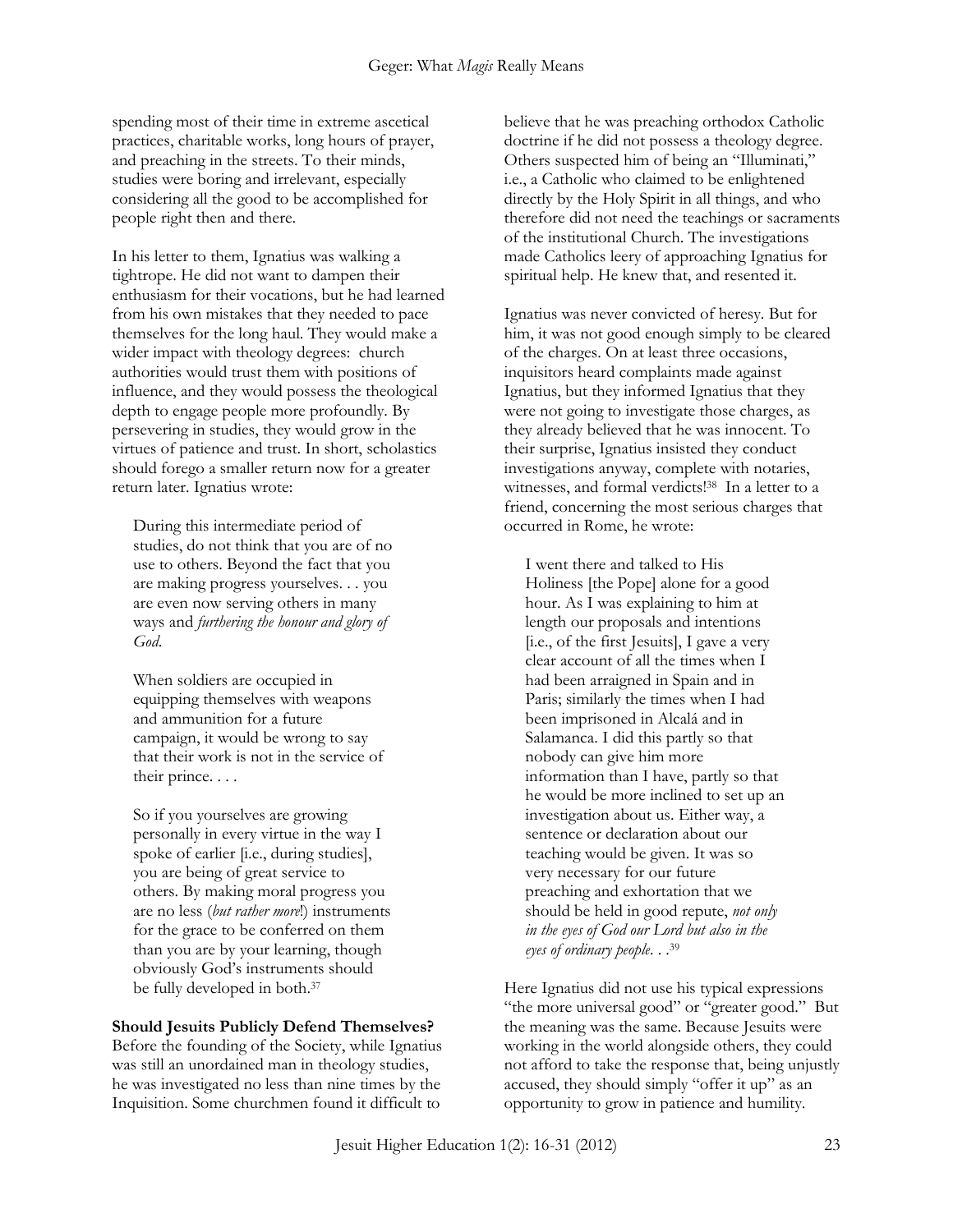They needed to be innocent, not only in the eyes of God, but also in the eyes of ordinary people.

The *magis* meant that other possible responses were off the table, too: 1) Do not dignify the attacks with a response, or 2) Ignore the attacks and they'll go away, or 3) Do not defend ourselves, since we will only draw more attention to the accusations.

#### **IV. Modern Applications of the Magis Jesuit-Lay Collaboration**

In the 1970s and 1980s the number of men in the Society of Jesus declined dramatically. As a result, heated debate arose among Jesuits: should they consolidate their manpower in fewer schools, and thereby ensure the Jesuit character of those works, or should they spread themselves more thinly, trusting that lay colleagues could assist in the preservation and promotion of the mission? Jesuits opted for the latter, in the slowly-growing conviction that this would serve the more universal good. And the results, by almost all accounts, have been clear. It may fairly be said that Jesuit institutions are better capable of articulating the Jesuit mission now—and they are certainly more deliberate about it—than they ever were in the past.<sup>40</sup>

#### **Education**

Schools were not on the agenda of Ignatius and his companions when the Society was first founded in 1540. Their goal was a peripatetic ministry, going wherever the needs of the church were greatest. In 1546, however, Ignatius made a command decision to start a school for the education of young Jesuits and local boys. The school became an instant success, and the Society was soon building more schools throughout Europe, Asia, and the Americas.

Ironically, these schools required many Jesuits to remain in one place, in order to serve as teachers and administrators. But this did not mean that they lost a commitment to the *magis*. On the contrary, education was a perfect fit, as it was making an extraordinary impact on youth that would last for generations. Indeed, one could argue that the Society of Jesus, through its schools, has been one the principal influences on the history of western intellectual life.<sup>41</sup>

#### **Social Justice**

Ignatius never used the term "social justice" as we do today, but the basic commitment to making a wider impact is the same. In simple terms, social justice means going beyond immediate aid to the poor toward addressing the social and political conditions that give rise to poverty and oppression in the first place. With reference to our fishing analogy, it means teaching the man to fish and thus transforming his village. In this sense, Jesuit dedication to social justice is a clear manifestation of the *magis* in action.<sup>42</sup>

That being said, two clarifications are important, in light of what we have seen about Ignatius' approach. First, to be authentically Jesuit, social justice must be considered means to a higher end, namely the service of faith. The ultimate goal cannot be creating a just society for its own sake (secular humanists seek as much), but rather bringing people to faith in a personal God who loves them.<sup>43</sup> The Fathers of G.C. 32 had this in mind when they made a careful distinction that "the mission of the Society of Jesus is the service of faith, of which the promotion of justice is an absolute requirement."<sup>44</sup> For Christians, an eternity with God and the blessed in heaven is the greatest, most universal good that any human being can possess. Thus the *magis* by definition always points Jesuits and colleagues toward that ultimate goal.<sup>45</sup>

Second, many students are engaged in service projects. But what happens if their grades suffer as a result? Are the projects an *end in themselves*, or are they a *means* for students to grow in dedication to social justice? If the first, then students will feel pressure, no matter how slight or unintended, to continue working; if the second, they will feel more at liberty to disengage if necessary. This tension is more than theoretical. Teachers are sometimes heard to lament that "we are just using the poor" by sending our students to live and work among them, which seems to be a way of saying that charitable works that are not ends in themselves are ultimately unjust.

To address this tension, we find guidance in Ignatius' aforementioned letter to the young Jesuits in Portugal. For them, as for today's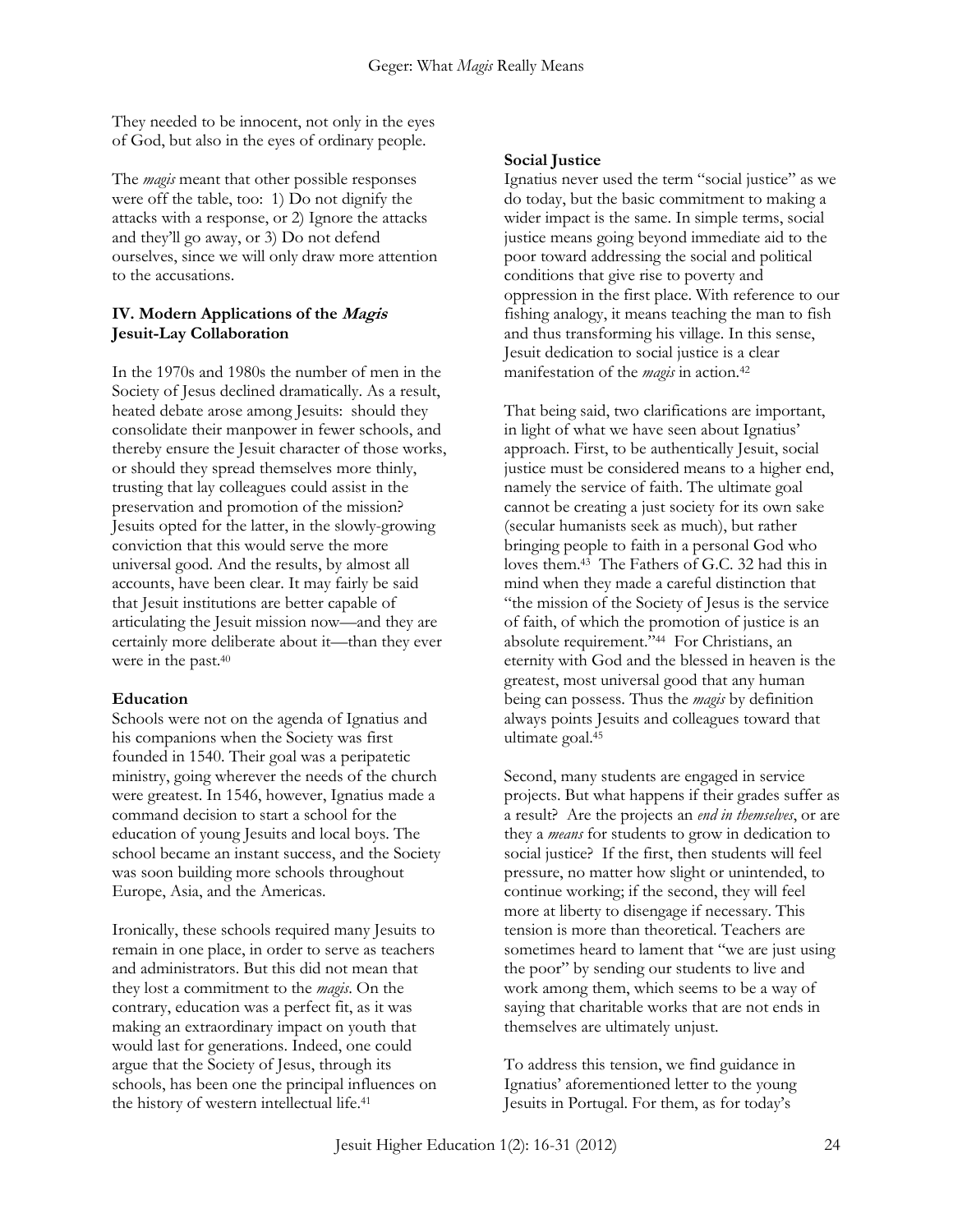students in Jesuit schools, the goal of formation is well-educated persons committed to faith and justice. But formation takes time, and priorities during the formation process are not the same as priorities afterward. Ignatius required young Jesuits to serve the poor in temporary assignments (called "experiments") in order to test their skills and generosity and to instill in them a deeper humility and love of service.

Does this mean Ignatius was "using the poor" to form his men? One could phrase it that way, one supposes, and it would not be inaccurate, strictly speaking. But it is a bit like saying that "students are just using their teachers." Such a way of speaking does not take into account the goal of the formation process, or the motivations and love that prompt the process, or the richness of the relationships in the process. Ignatius would have called this way of thinking "zeal not according to knowledge" (*zelo non secundum scientiam*), which meant well-intentioned but shortsighted.<sup>46</sup> Rather, Ignatius repeatedly urged "discreet charity" (*discreta caritas*), a chestnut of medieval spirituality which meant that one should pace oneself to serve God in the most effective way possible over the course of time.

#### **V. What Magis Doesn't (or Shouldn't) Mean**

Many definitions of the *magis* currently in circulation at Jesuit institutions are not without problems. They either have little or no foundation in the historical sources, or they are too vague to have significant implications for Jesuit works, or they are easily misinterpreted in ways that are harmful. But to be clear, these values are not necessarily absent when the *magis* is rightly understood and applied. Even though "generosity" and "excellence" are poor definitions of the *magis*, authentic applications of the *magis* often include acts that are generous and excellent.

## **Generosity / Giving More**

One of the more prevalent—and dangerous misconceptions about the *magis* is that it means working harder or being more generous. Many choose to work in Jesuit institutions, with lesser pay, because they are already generous people dedicated to service. And generous people, by their nature, are often susceptible to doubts about their own motivations or the value of their

contributions.<sup>47</sup> Add to this reality the frenetic pace of U.S. culture, where many are obliged to hold two jobs to make ends meet, and it becomes clear that "giving more" is not the message that Jesuits and colleagues should be sending.<sup>48</sup>

I was explaining this to a class of undergraduates, when one responded, "So *magis* means working smarter, not harder!" She had it exactly right. By "smarter" we should think of careful and courageous discernment of where lies the more universal good.

## **Excellence / Quality**

At first glance, the assertion that "excellence" is a poor interpretation of the *magis* might be startling. Who can argue with excellence?

That's the problem. No one does. Probably there is not a school or business on earth that does not claim excellence in its mission statement. One thing is certain: for five centuries, the Jesuits have not garnered so many passionate supporters, and vociferous critics, by claiming something as safe as "excellence"! The *magis* is a powerful idea. Above all, we must not reduce it to a predictable advertising jingle.

There is a second hitch as well. Since the opposite of excellence is implied to be mediocrity or complacency (both of which are negative by definition), choosing the *magis* becomes a matter of choosing good over bad. But, as Ignatius explained, our concern is how to choose between two goods, since it goes without saying that, if we already know that one option is bad, we should not be choosing it.<sup>49</sup> (Hence the motto is not "for the glory of God" but "for the *greater* glory of God.") Discernment is often needed to find the *magis* precisely because the inherent goodness of both options means that the greater good is not always obvious.

## **The Harder Option / The Riskier Option**

Ignatius was explicit in the Constitutions that the more universal good is often served by choosing the easier or safer option. If the harder or more dangerous promises greater rewards, so be it, but choosing it for its own sake would be another case of "zeal not according to knowledge."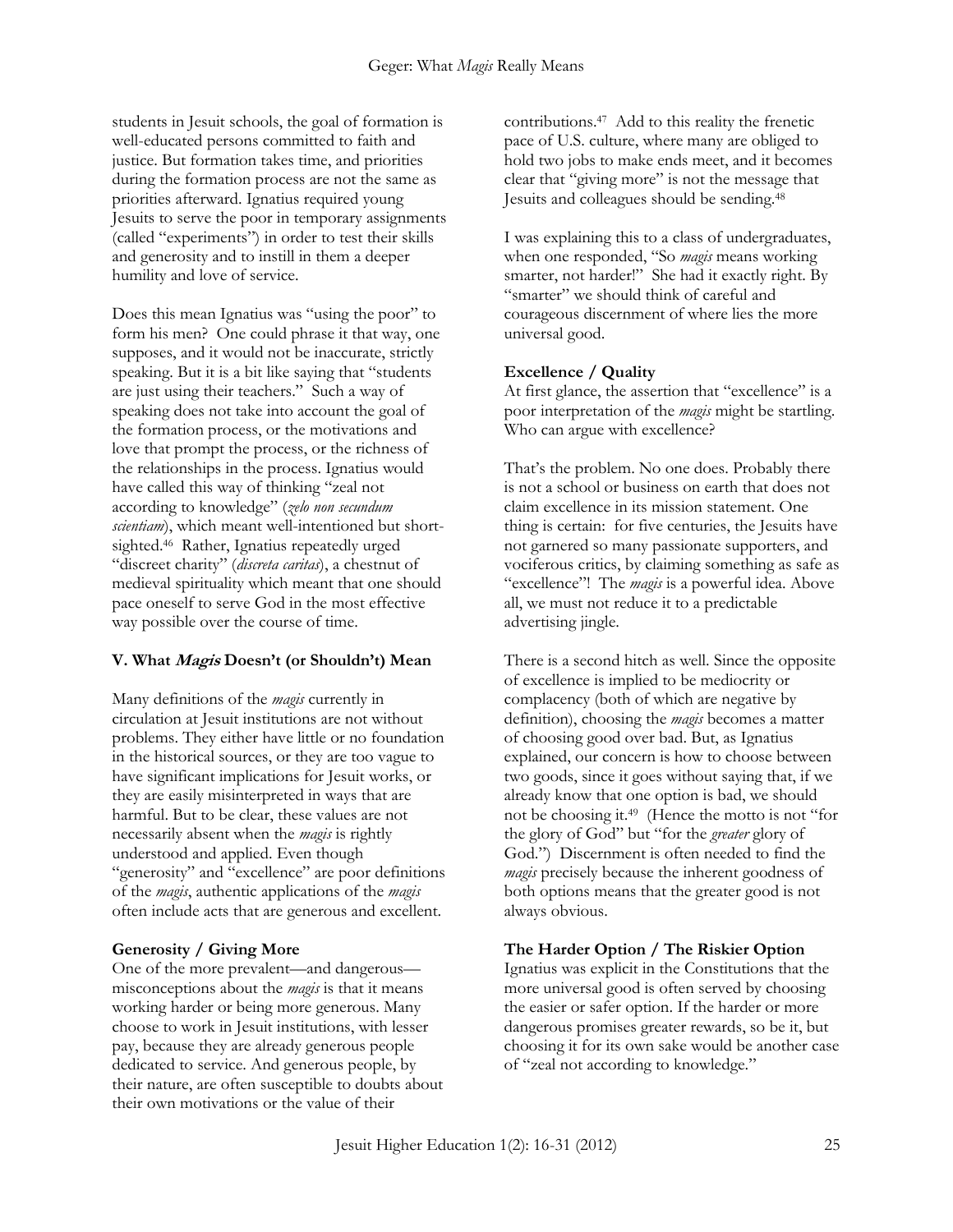But a careful distinction is necessary. The "harder option" is not a good definition of the *magis*, but those options that serve the *magis* are often *de facto* harder. Why? If greater numbers are aided by the project in question, so too greater numbers are apt to question it or feel threatened by it. That is why the virtue of magnanimity, which Ignatius considered so important for Jesuits, is closely linked to the *magis*. It comes from the Latin *magna anima*, and means literally "greatness of spirit." For Ignatius (who follows the thinking of St. Thomas Aquinas on this point), magnanimity is a readiness to "think big," to embrace projects of grand scope. But it also includes, of necessity, a willingness to endure the additional conflicts that come with having that greatness of spirit.<sup>50</sup>

What we find in the Constitutions about magnanimity in the Superior General applies to all who seek the *magis*:

Magnanimity and fortitude of soul are likewise highly necessary for him to bear the weaknesses of many, to initiate great undertakings in the service of God our Lord, and to persevere in them with constancy when it is called for, without losing courage in the face of contradictions (even though they come from persons of high rank and power) and without allowing himself to be moved by their entreaties or threats from what reason and the divine service require.<sup>51</sup>

#### **Good Things That We're Already Doing**

Well-intentioned people sometimes suggest that any noble or loving deed can properly be called the *magis*: when a teacher gives her time outside of class, or a Jesuit listens to confessions for long hours, or an administrator is especially attentive to the personal needs of faculty and staff. To be sure, such works of love lie at the heart of the Christian gospel. They should be praised where found and held up as examples for inspiration.

So what is the problem? For Ignatius, it is quite possible for one to labor generously, prayerfully, and even heroically for God . . . but not in a course of action that will make the more universal impact, compared to other legitimate options. That someone is doing something noble does not

*ipso facto* mean that she serves the *magis*. We have already seen that Ignatius removed Fr. Galvanello from a mission where he was working with great dedication and success, for the sake of putting him where the greater good was served.

### **VI. Questions about the Magis**

#### **Where did Ignatius get his idea for the more universal good?**

Ignatius never indicated the inspiration behind *Ad Majorem Dei Gloriam*, at least not in any text that survives today. But two are more than likely. The first was his mystical experience at the river Cardoner, which occurred about seven months after his spiritual conversion. In that intellectual illumination (it was not a "vision" properly speaking), he received a profound insight into the presence and activity of God in every place and in all created things.<sup>52</sup> It gave him a fundamentally optimistic attitude toward the world, and made him confident of the fruits to be gained by throwing the net widely.

Ignatius' second inspiration was the theology of St. Thomas Aquinas, the most famous Catholic theologian of the Middle Ages. His writings became popular at the University of Paris at the same time that Ignatius was studying there. St. Thomas' treatise on political philosophy, *On Kingship, to the King of Cyprus*, was a major influence on constitutional theory in the sixteenth century.<sup>53</sup> Probably for that reason, the content of the Jesuit Constitutions bears strong similarities to it. In *Kingship* and other writings, St. Thomas addressed the common good, the glory of God, and the more universal as the more divine.

#### **If people can disagree about which options serve the magis, does it have any real value? Does it admit of too many qualifications to be of guidance?**

If nothing else, when it comes time for Jesuits and colleagues to make hard decisions, the *magis*  reminds us what the real question is: "Where is the more universal good?" That by itself is no small contribution. At least we're arguing about the right thing.<sup>54</sup>

The *magis* is a constant reminder that all decisions we make, no matter how personal or private they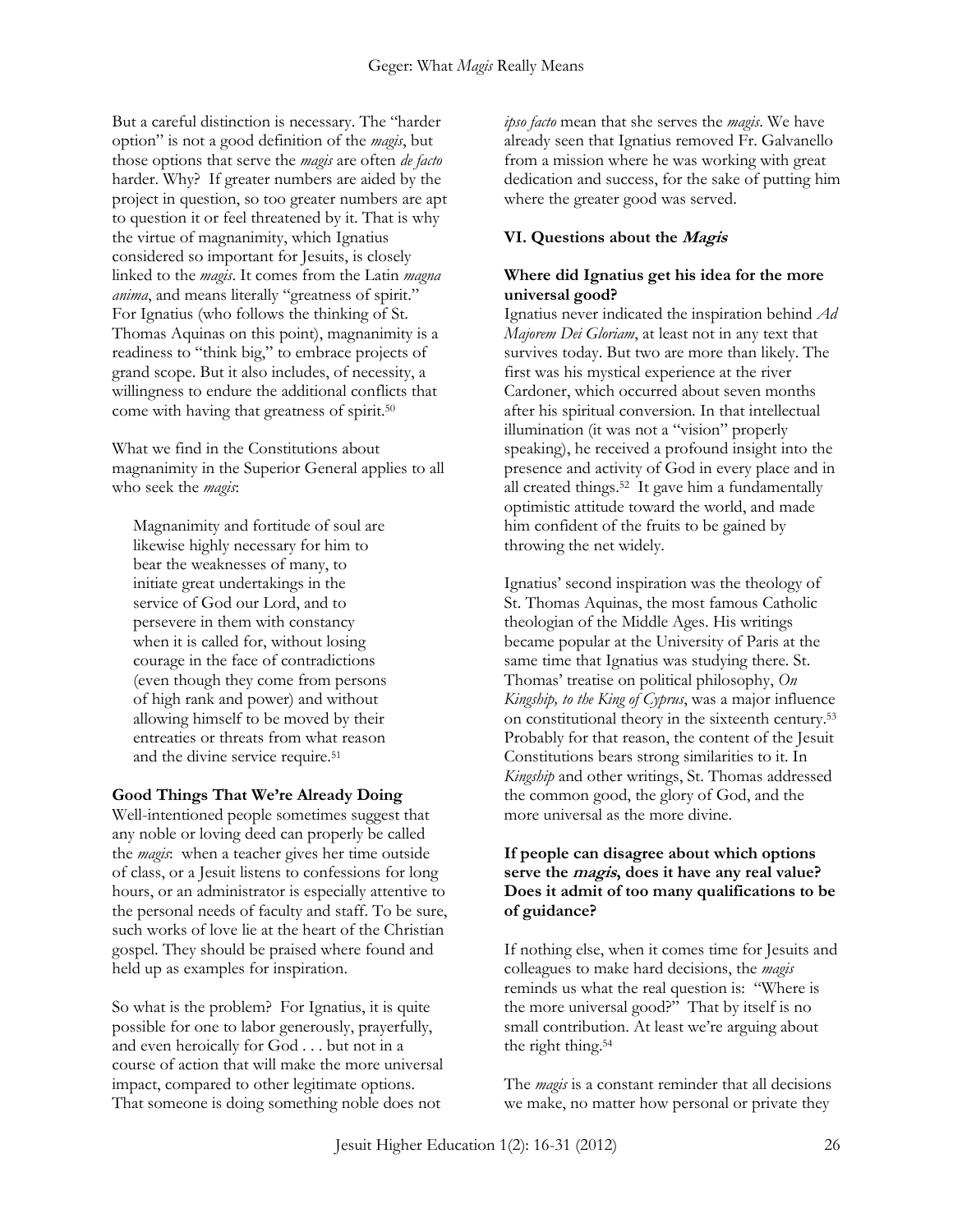might seem at first glance, have implications for the wider community, and therefore the common good is a value to always hold before our eyes. In a U.S. culture where talk of "rights" is everywhere, but talk of "duties" is not, the *magis* can be powerfully counter-cultural.

In matters of discernment, the *magis* seems to take certain considerations off the table as a matter of course. Historical tradition or emotional attachment would not appear to be good arguments for remaining in a particular work, if it became clear that the more universal good was served by going elsewhere. In other cases, people will be saddened or offended that they were not considered the greater good. As difficult as that is for all involved, it probably should not be allowed to sway careful decisions about the *magis*.

Indeed, the fact that people can disagree about "the more universal good" is an excellent reason why it should be considered the definitive definition of the *magis*. During such disputes, there is no potential implication that the minority opinion comes from a "less generous" or "less devout" frame of mind. Dissenters can make their case on the same grounds of desiring to serve the greater good.

#### **Was Ignatius elitist?**

Ignatius' idea of *A.M.D.G.* can make people uncomfortable. Was he really implying that those who seek the more universal good, like Jesuits, serve God's glory more than other Catholic groups or other persons of faith? Giovanni Schenaldo seems to have concluded as much in his letter to Ignatius. But especially today, in a postmodern culture that is generally adverse to anything that sounds like a hierarchy of vocations or values, Ignatius' ideas can appear divisive.

What is certain is that Ignatius was a product of his intellectual milieu. Medieval thought was deeply influenced by Plato, who had categorized everything in terms of hierarchies and "grades of being." Thus, in the Catholic theology of the sixteenth century, there were higher and lower rankings for everything from angels to doctrines to virtues to vocations. We must also remember that, in Ignatius' day, monastic life was widely considered the most ideal Christian vocation. If someone really wanted to ensure his salvation, he became a monk. This mindset was a headache for Ignatius. For the first time in Christian history, he had created a religious order dedicated primarily to work in the world, and it was difficult for him to convince many potential recruits that the Society was not an inferior way of serving God, or riskier for their own salvation. To attract and keep men, therefore, he felt it necessary to stress the grandeur of the Society's way of proceeding.

Now that being said, one must admit that a certain hierarchy is inevitable when one asks about the more universal good. By definition, it implies the existence of more particular goods. No one can reasonably deny that teaching a man to fish makes a wider impact than giving him a fish, or that the transformation of his village is correspondingly more remarkable. Simply put, people will stand up and take notice more readily.

In that light, is it fair to say that Ignatius's logic holds, even if some bristle at it? Does that make him elitist?

#### **Even if we accept "the more universal good" as the primary meaning of the magis, would it not be helpful to supplement it with a more affective dynamic such as "greater devotion" or "greater gratitude"? Is a single definition too restrictive?**

As indicated earlier, the expression "the *magis*" is of unknown origin. In theory, then, there can be some liberality in how we use it. Nevertheless, I suggest that even two definitions are too many, since, whenever the *magis* is invoked in our Jesuit institutions, clarification will be required. And of course, subjective meanings such as "greater devotion" or "greater gratitude" will return us to the same problems that were raised at the beginning of this essay.

To be clear, limiting usage of the *magis* to "the more universal good" does not preclude the legitimacy of teaching greater gratitude or devotion as important Ignatian values. But neither is there a need to apply the term "*magis*" to them in order to teach them.

#### **What happens if the magis doesn't materialize as expected?**

There is a fascinating postscript to the story of Fr. Diego Mirón, who rejected a post as royal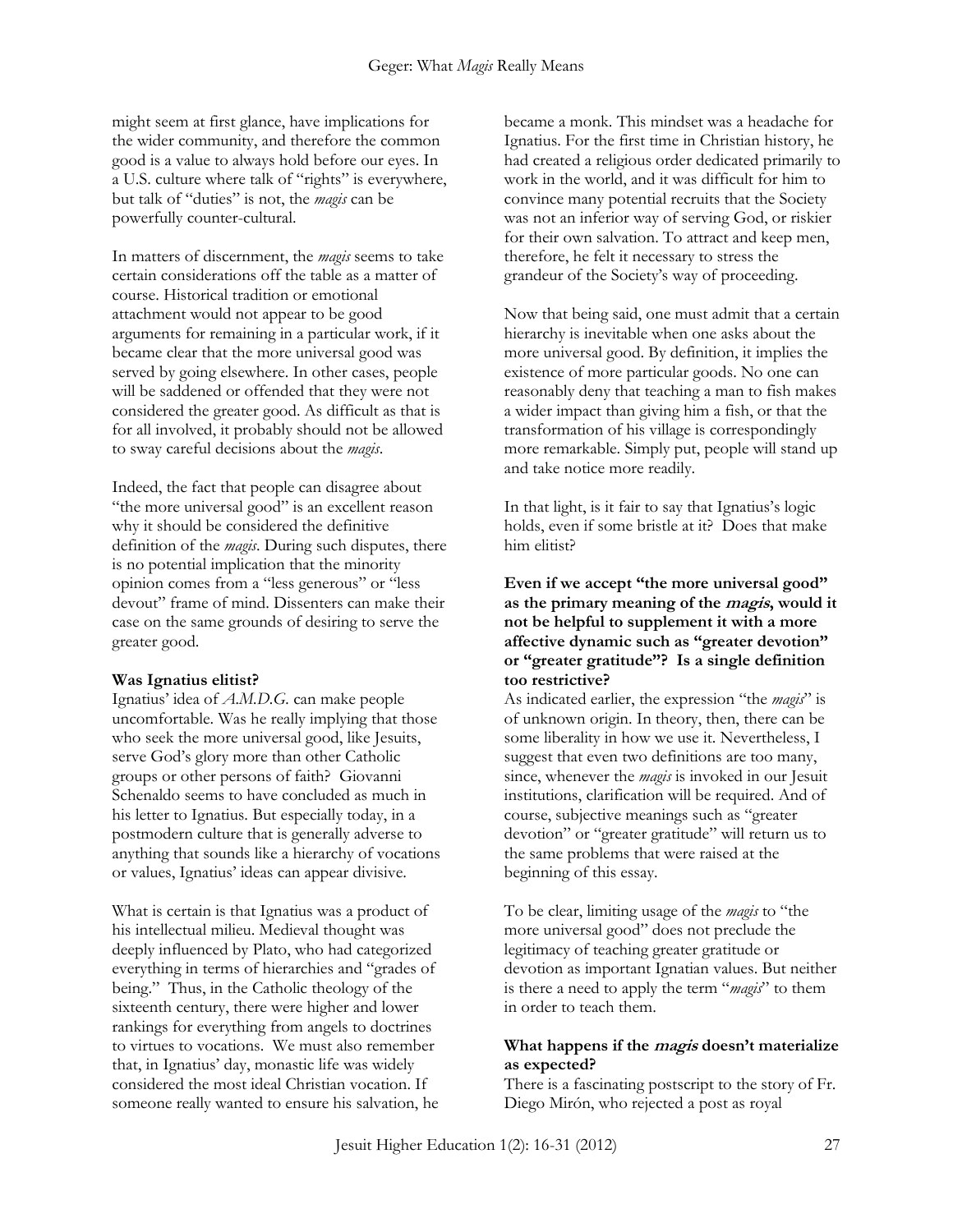confessor out of fear that others would question his pride or motives. Ignatius urged him to accept it, arguing that so long as Mirón lived virtuously, any gossip would eventually cease. As it happened, Ignatius was quite wrong. Jesuits soon became the preferred confessors for Catholic royalty in Europe, and as a result, many people, both Catholics and Protestants, became afraid that Jesuits were plotting to manipulate kings and queens in the confessional, and thereby dictate the course of European politics! This early conspiracy theory was one of many reasons why the Society of Jesus was suppressed by the pope in 1773.

Does this mean that Ignatius made a bad discernment about the *magis*? Not necessarily. A common misconception is that discernment is about predicting the future. Imagine a man who discerns that he was meant to be a priest, but when he applies to the seminary he is not accepted. This is not the future that he had anticipated. But he did not necessarily make a mistake. One can choose only according to the lights that God gives here and now. If one chooses a particular course of action precisely because he believes that it will serve God's greater glory, then that choice is meritorious in itself, and draws him closer to God, regardless of the actual outcome.<sup>55</sup>

St. Francis Borgia was another early Jesuit whom Emperor Charles V and Pope Julius III were trying to make a cardinal. Ignatius resisted for the same reasons that he did for Fr. Claude Le Jay. Even so, Ignatius wrote to Borgia that it would not be a contradiction if he (Ignatius) discerned one course of action while others discerned the contrary.

Despite all this I was also convinced, and still am, that while it was God's will that I should adopt a clear position, if others adopted a contrary view and you were given this dignity, there would not be any contradiction whatsoever. The same Spirit could inspire me to take up one point of view for some reasons and inspire others to the contrary for other reasons, and what takes place would be the appointment requested by the Emperor. May God our Lord bring

about—in all things, in whatever way, and at all times—*His own greater praise and glory*. 56

For that reason, Ignatius uses careful language in the Spiritual Exercises. He repeatedly distinguishes between: 1) what a prayerful discernment prompts us to desire and choose, and 2) what God will actually give us.<sup>57</sup>

In 1551, Ignatius wrote a letter to his brother Jesuits, asking permission to step down as Superior General. He had concluded, after many hours of prayer, that someone else could fulfill those duties better than he. Ignatius' companions did not agree with his discernment, notwithstanding his reputation as a spiritual master, and the reverence in which they held him. For just as it was Ignatius' insistence on the more universal good that prompted him to tender his resignation, it was that same consideration that compelled the Jesuits to refuse it. Ignatius' letter still speaks to Jesuits and their friends today.

In the case of there being, for the greater divine glory, a disagreement among those who are to receive and judge my request, I implore them out of love and reverence for God our Lord kindly to commend it with great fervor to His Divine Majesty that in all things His most holy will be done to His greater glory and to the greater universal good of souls and of all the Society, and that they bear in mind in all things the greater praise and glory of God forever.<sup>58</sup>

> *A.M.D.G.* HIE

#### **Notes**

 $\overline{a}$ 

<sup>1</sup> E.g., George W. Traub, S.J., *Do You Speak Ignatian? A Glossary of Terms Used in Ignatian and Jesuit Circles* (Cincinnati: Xavier University, 2008), 9; Charles J. Healey, S.J., *The Ignatian Way: Key Aspects of Jesuit Spirituality* (New York: Paulist Press, 2009), 104; José Garcia de Castro, S.J., ed., *Diccionario de Espiritualidad Ignaciana,* 2 vols. (Bilbao and Santander: Mensajero and Sal Terrae, 2007), II:1155-1168, s.v. "Magis/Más"; James Martin, S.J., *The Jesuit Guide to Almost Everything: A Spirituality for Real Life* (New York: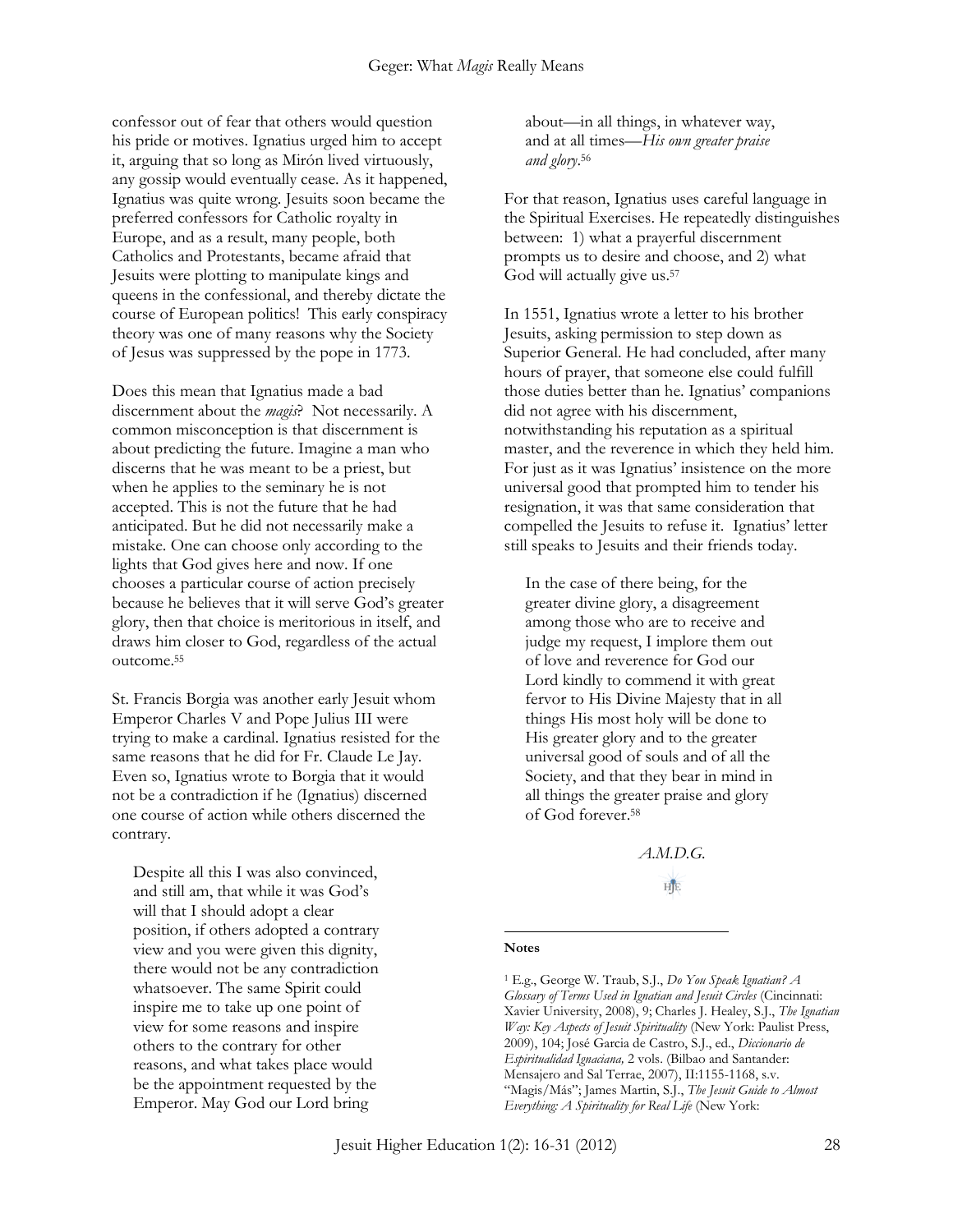$\overline{a}$ 

HarperCollins, 2010), 369-371; Kevin F. Burke and Eileen Burke-Sullivan, *The Ignatian Tradition: Spirituality in History*, Spirituality in History Series, ed. Phyllis Zagano (Collegeville: Liturgical Press, 2009), xlii-xliii.

<sup>2</sup> Constitutions of the Society of Jesus (henceforth abbreviated "Cons."), §§258, 466, 623a; trans. George Ganss, S.J., *The Constitutions of the Society of Jesus* (St. Louis: Institute of Jesuit Sources, 1970), 157, 159, 275. Presently the official translation of the Constitutions in English is *The Constitutions of the Society of Jesus and Their Complementary Norms*, ed. John Padberg, S.J. (St. Louis: Institute of Jesuit Sources, 1996). The Ganss edition is preferable for study of Ignatius' understanding of the more universal good, as it contains extensive notes and cross-references. The Padberg edition serves to connect the Constitutions to revisions and clarifications of later General Congregations.

<sup>3</sup> See Trudelle Thomas, "Rethinking Magis," in *Teaching to the Mission: A Compendium of the Ignatian Mentoring Program* (Cincinnati: Xavier University, 2010), 228-231.

<sup>4</sup> The "Spiritual Exercises" of St. Ignatius Loyola (henceforth abbreviated "Ex."), §234; trans. Joseph A. Munitiz, S.J., and Philip Endean, S.J., *Saint Ignatius of Loyola: Personal Writings* (London: Penguin Books, 1996), 339. The Munitiz edition contains helpful notes and commentary, as does that of George Ganss, S.J., *The Spiritual Exercises of Saint Ignatius Loyola* (St. Louis: Institute of Jesuit Sources, 1992). Since the former includes Ignatius' "Autobiography" and prominent letters in the same volume (all of which are referenced in this essay), it will be cited here for convenience.

<sup>5</sup> Ex. §97.

 $\overline{a}$ 

<sup>6</sup> For Ignatius, imitating the experiences and choices of the historical Jesus as closely as possible was a powerful means by which one could learn to love him more deeply. When Ignatius suggests that one ask for "actual poverty," he does not mean to glorify suffering for its own sake. Jesus himself, the model for all Christians, had been completely devoted to the Father's will; nevertheless, in the Garden of Gethsemane, he asked the Father to let the cup of suffering pass him by (Luke 22:42). In Ignatius' mind, therefore, those who ask for actual poverty are asking to experience that which Jesus himself had wished to avoid, precisely because Jesus himself had been unable to avoid it.

<sup>7</sup> *Acta Romana Societatis Iesu* XV (Rome: 1968), 29. Henceforth abbreviated ARSI.

<sup>8</sup> Pedro Arrupe, S.J., "Missionary Vocation and Apostolate" (22 March 1972), in *Challenge to Religious Life Today*, ed. Jerome Aixala, S.J., Second Edition (St. Louis: Institute of Jesuit Sources, 1979), 66 [French original in ARSI XV, 859-878].

<sup>9</sup> Some Far-Reaching Vistas of Decree 4 of GC 32" (26 March 1976), in *Justice With Faith Today*, ed. Jerome Aixala, S.J., Second Edition (St. Louis: Institute of Jesuit Sources, 1980), 154, 156.

<sup>10</sup> Pedro Arrupe, S.J., "Trinitarian Inspiration of the Ignatian Charism," *Studies in the Spirituality of Jesuits* 33/3 (2001), 24.

<sup>11</sup> Pedro Arrupe, S.J., "Our Way of Proceeding," §22.

<sup>12</sup> E.g., Pedro Arrupe, S.J., "The Jesuit Mission in the University Apostolate" (5 August 1975), in *Other Apostolates Today*, ed. Jerome Aixala, S.J., Second Edition (St. Louis: Institute of Jesuit Sources, 1981), 90-91; "Final Address of Father General to the Congregation of Procurators," §§18.5, 28; "Our Way of Proceeding," §25.

<sup>13</sup> G.C. 32, Dec. 2, §27. See *Jesuit Life & Mission Today: The Decrees and Accompanying Documents of the 31st -35th General Congregations of the Society of Jesus*, ed. John W. Padberg, S.J. (St. Louis: Institute of Jesuit Sources, 2009), 295.

<sup>14</sup> G.C. 35, Dec. 2, §§16, 22 (Padberg, *Jesuit Life*, 739, 742).

<sup>15</sup> G.C. 35, Dec. 4, §§8, 27 (Padberg, *Jesuit Life*, 757, 761).

<sup>16</sup> Karl Rahner, S.J., *Spiritual Exercises*, trans. Kenneth Baker, S.J. (New York: Herder & Herder, 1965), 23-27. Rahner's reflections originated in a retreat that he gave to seminarians in 1955; they were extensively edited by others before going to print ten years later.

<sup>17</sup> Karl Rahner, S.J., *The Priesthood*, trans. Edward Quinn (New York: Herder & Herder, 1973), 37.

<sup>18</sup> *Ibid.*

<sup>19</sup> See Karl Rahner, S.J., "Being Open to God Ever Greater: On the Significance of the Aphorism 'Ad Majorem Dei Gloriam,'" *Theological Investigations* VII (London: Darton, Longman & Todd, 1971), 25-46; Santi-ago Arzubialde, S.J., "El significado de la fórmula 'a mayor gloria de Dios' en el texto de las Constituciones de la Compañía de Jesús," *Estudios Eclesiásticos* 76 (2001), 593-630.

<sup>20</sup> Cons. §618 (Ganss, *Constitutions*, 271, 273). Emphasis mine.

<sup>21</sup> Cons. §618 (Ganss, *Constitutions*, 273). Emphasis mine.

<sup>22</sup> Cons. §622a (Ganss, *Constitutions*, 274).

<sup>23</sup> Cons. §622b (Ganss, *Constitutions*, 274).

<sup>24</sup> Cons. §623e (Ganss, *Constitutions*, 276).

<sup>25</sup> *Ibid.*

<sup>26</sup> Cons. §622c (Ganss, *Constitutions*, 274-275).

<sup>27</sup> Cons. §623g (Ganss, *Constitutions*, 276).

<sup>28</sup> Cons. §622d, e (Ganss, *Constitutions*, 275).

<sup>29</sup> Cons. §622e (Ganss, *Constitutions*, 275).

<sup>30</sup> Cons. §623f (Ganss, *Constitutions*, 276).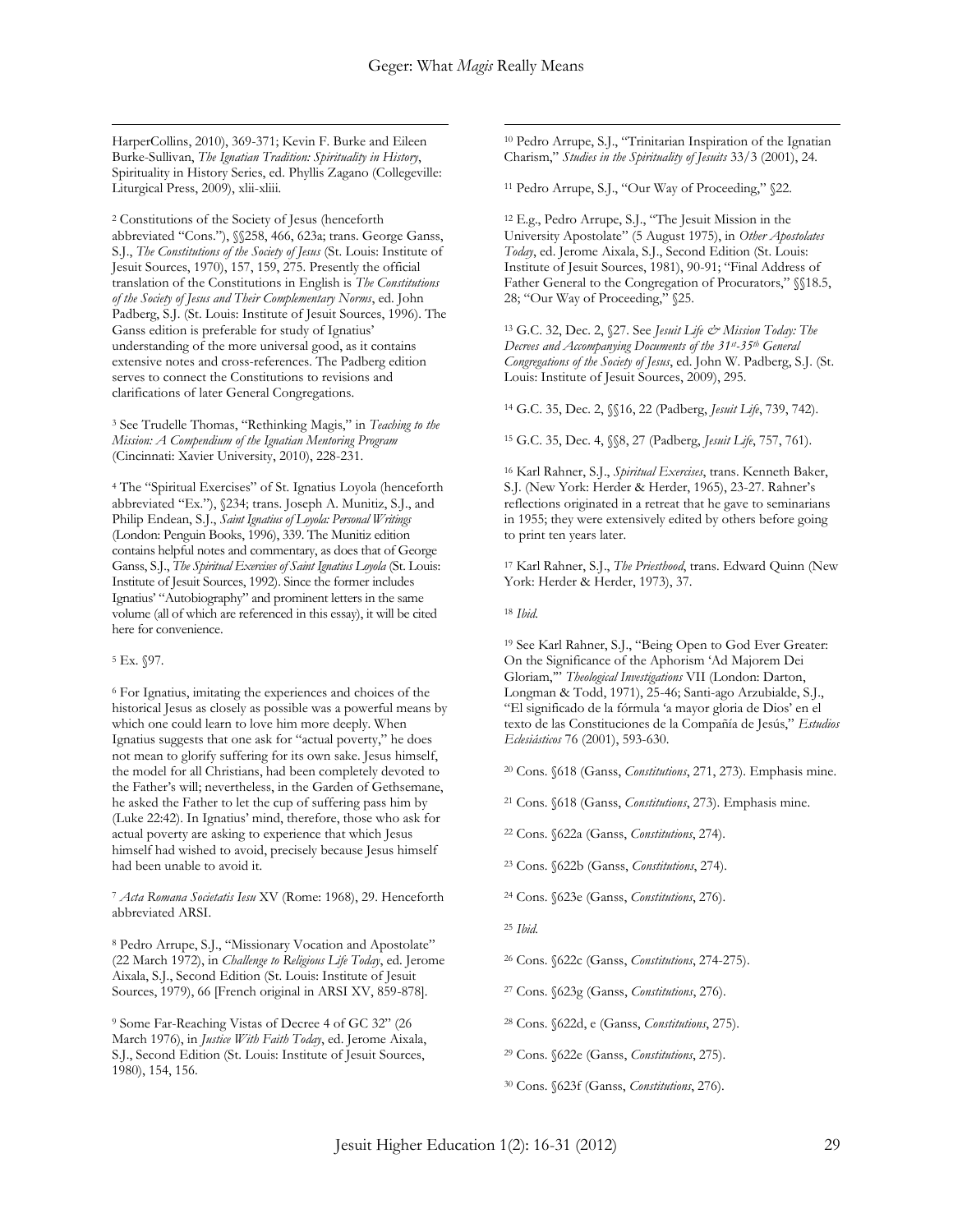$\overline{a}$ 

<sup>31</sup> Cons. §622f (Ganss, *Constitutions*, 275).

<sup>32</sup> Munitiz, *Saint Ignatius*, 264. Emphasis mine.

<sup>33</sup> Munitiz, *Saint Ignatius*, 264-265.

 $\overline{a}$ 

<sup>34</sup> Munitiz, *Saint Ignatius*, 169. Emphasis mine.

<sup>35</sup> Despite Ignatius' firmness on this principle, there have been, and continue to be, some Jesuit bishops and cardinals, St. Robert Bellarmine being an early example. The Constitutions forbid Jesuits from ambitioning directly or indirectly for ecclesiastical office, and if asked, they are obliged to resist to the extent that they are permitted by right. But Ignatius conceded the possibility that Jesuits might be obliged to accept if the Pope insists (Cons. §817; Ganss, *Constitutions*, 334-335).

<sup>36</sup> Munitiz, *Saint Ignatius*, 248-249. Emphasis mine.

<sup>37</sup> Munitiz, *Saint Ignatius*, 179-180. Emphasis mine.

<sup>38</sup> The "Autobiography" of St. Ignatius Loyola, §§81, 86, 98 (Munitiz, *Saint Ignatius*, 52-53, 55, 61-62).

<sup>39</sup> Letter to Isabel Roser dated Dec. 19, 1538 (Munitiz, *Saint Ignatius*, 152-153). Emphasis mine.

<sup>40</sup> See Dec. 13 of G.C. 34, "Cooperation with the Laity in Mission" (Padberg, *Jesuit Life*, 608-615) .

<sup>41</sup> For a general overview, see John W. O'Malley, "How the First Jesuits Became Involved in Education," in *The Jesuit Ratio Studiorum: 400th Anniversary Perspectives*, ed. Vincent J. Duminuco, S.J. (New York: Fordham University Press, 2000), 56-74.

<sup>42</sup> See Dec. 4 of G.C. 32, "Our Mission Today: The Service of Faith and the Promotion of Justice" (Padberg, *Jesuit Life*, 298- 316); Dec. 3 of G.C. 34, "Our Mission and Justice" (Padberg, *Jesuit Life*, 530-535).

<sup>43</sup> See Cons. §623b (Ganss, *Constitutions*, 275-276).

<sup>44</sup> G.C. 32, Dec. 4, §2 (Padberg, *Jesuit Life*, 298).

<sup>45</sup> Ignatius made this ultimate end a point of meditation in "The First Principle and Foundation," found in the *Spiritual Exercises* (§23).

<sup>46</sup> A common phrase in the theological jargon of the sixteenth century, inspired by a passage in St. Paul's letter to the Romans (10:2).

<sup>47</sup> Ignatius is occasionally misquoted as having written in the Spiritual Exercises §53: "What have I done for Christ? What am I doing for Christ? *What more* can I do for Christ?" In point of fact, his third question was: "What *ought* I do for Christ?" [*lo que debo hacer por Cristo*]. Similarly, Ignatius is commonly credited with the famous "Prayer for Generosity": *Lord, teach me to be generous, and to serve you as you deserve, to give and not to count the cost, to fight and not to heed the wounds, to labor* 

*and not to seek for rest*. . . . In fact, its true author is unknown. And the prayer, while romantic in its own way, is inconsistent with the spirituality of the mature Ignatius, who was quite concerned about the potential cost and reward of any proposed endeavor.

<sup>48</sup> See Diane Dreher, "What To Do About It: Cura Personalis and the Challenge of Life-Work Balance," *Conversations on Jesuit Higher Education*: Vol. 41, Article 19 (2012), 30-33.

<sup>49</sup> Ex. §§169-174 (Munitiz, *Saint Ignatius,* 316-317).

<sup>50</sup> Brazilian archbishop Hélder Câmara expressed this same truth ironically when he said, "I feed the poor and people call me a saint. I ask why they're poor and they call me a Communist!"

<sup>51</sup> Cons. §728 (Ganss, *Constitutions*, 310). See also St. Thomas Aquinas, *Summa Theologica* II-II, Q.129, art.1.

<sup>52</sup> Auto. §30 (Munitiz, *Saint Ignatius*, 26-27). See also Charles J. Jackson, S.J., "Something that happened to me at Manresa: The Mystical Origin of the Ignatian Charism," *Studies in the Spirituality of Jesuits* 38/2 (2006).

<sup>53</sup> St. Thomas Aquinas, *De Regno ad Regem Cypri (On Kingship: To the King of Cyprus)*, trans. Gerald B. Phelan (Toronto: Pontifical Institute of Religious Studies, 1949). See also Rogelio García-Mateo, S.J., "El 'Cuerpo de la Compañía' en el contexto socio-religioso del siglo XVI y su significado para hoy," *Centrum Ignatianum Spiritualitatis* 66 (1991), 11-22.

<sup>54</sup> See Daniel A. Dombrowski, "'All for the Greater Glory of God': Was St. Ignatius Irrational?" *Logos* 9:3 (2006), 109-117.

<sup>55</sup> For an odd application of this principle by Ignatius, see *Remembering Iñigo: Glimpses of the Life of Saint Ignatius Loyola: The Memoriale of Luís Gonçalves da Câmara*, eds. Joseph A. Munitiz and Alexander Eaglestone (St. Louis: Institute of Jesuit Sources, 2004), 212 (§387).

<sup>56</sup> Letter to St. Francis Borgia, dated June 5, 1552 (Munitiz, *Saint Ignatius*, 245-246). Emphasis mine.

<sup>57</sup> Ex. §§97, 135, 146, 152, 168, 180, 183.

<sup>58</sup> Letter to the Society of Jesus, dated January 30, 1551 (Munitiz, *Saint Ignatius*, 242).

#### **Bibliography**

- Aquinas, Thomas. *De Regno ad Regem Cypri (On Kingship: To the King of Cyprus)*. Gerald B. Phelan, trans. Toronto: Pontifical Institute of Religious Studies, 1949.
- Arrupe, Pedro, S.J. *Challenge to Religious Life Today*. Ed. Jerome Aixala, S.J. Second Edition. St. Louis: Institute of Jesuit Sources, 1979.
- ---. *Justice with Faith Today*. Ed. Jerome Aixala, S.J. Second Edition. St. Louis: Institute of Jesuit Sources, 1980.